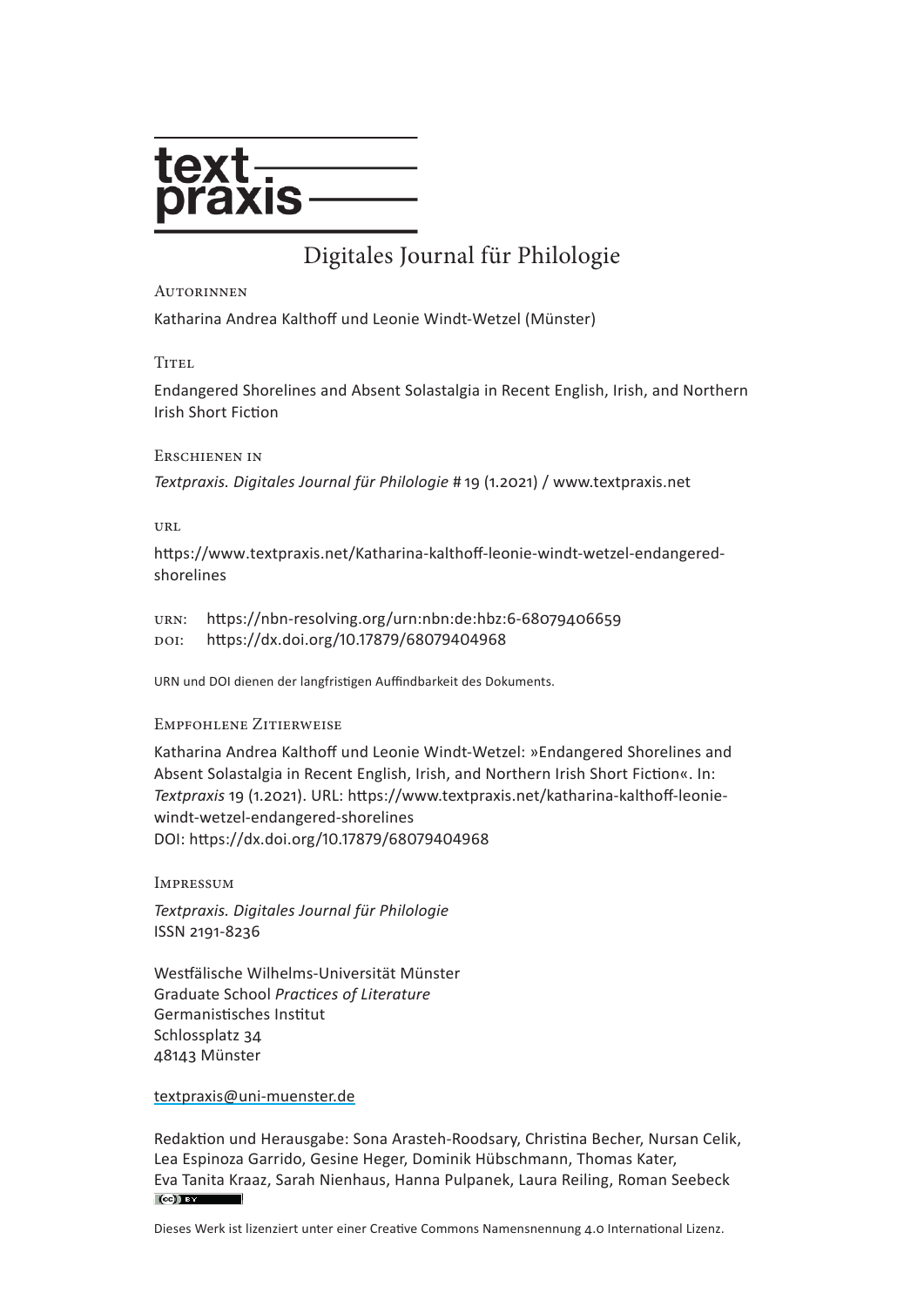

# [Digital Journa](http://www.textpraxis.net/en)l for Philology

#### **AUTHORS**

Katharina Andrea Kalthoff and Leonie Windt-Wetzel (Münster)

#### **TITLE**

Endangered Shorelines and Absent Solastalgia in Recent English, Irish, and Northern Irish Short Fiction

#### Published in

*Textpraxis. Digital Journal for Philology* # 19 (1.2021) / [www.textpraxis.net](https://www.textpraxis.net/en)/en

URL

[https://www.textpraxis.net/](https://www.textpraxis.net/en/katharina-kalthoff-leonie-windt-wetzel-endangered-shorelines)en/katharina-kalthoff-leonie-windt-wetzel-endangeredshorelines

urn: <https://nbn-resolving.org/urn:nbn:de:hbz:6-68079406659>

doi: <https://dx.doi.org/10.17879/68079404968>

URN and DOI serve the long-term searchability of the document.

#### Recommended citation

Katharina Andrea Kalthoff and Leonie Windt-Wetzel: »Endangered Shorelines and Absent Solastalgia in Recent English, Irish, and Northern Irish Short Fiction«. In: *Textpraxis* 19 (1.2021). URL: [https://www.textpraxis.net/](https://www.textpraxis.net/en/katharina-kalthoff-leonie-windt-wetzel-endangered-shorelines)en/katharina-kalthoff-leoniewindt-wetzel-endangered-shorelines DOI: [https://dx.doi.org/10.17879/68079404968](https://dx.doi.org/10.17879/68079404968 )

Imprint

*Textpraxis. Digital Journal for Philology* ISSN 2191-8236

Westfälische Wilhelms-Universität Münster Graduate School *Practices of Literature* Germanistisches Institut Schlossplatz 34 D-48143 Münster / Germany

#### [textpraxis@uni-muenster.de](mailto:textpraxis%40uni-muenster.de?subject=)

Editorial Board: Sona Arasteh-Roodsary, Christina Becher, Nursan Celik, Lea Espinoza Garrido, Gesine Heger, Dominik Hübschmann, Thomas Kater, Eva Tanita Kraaz, Sarah Nienhaus, Hanna Pulpanek, Laura Reiling, Roman Seebeck  $(cc)$  BY

This work is licensed under a Creative Commons Attribution 4.0 International License.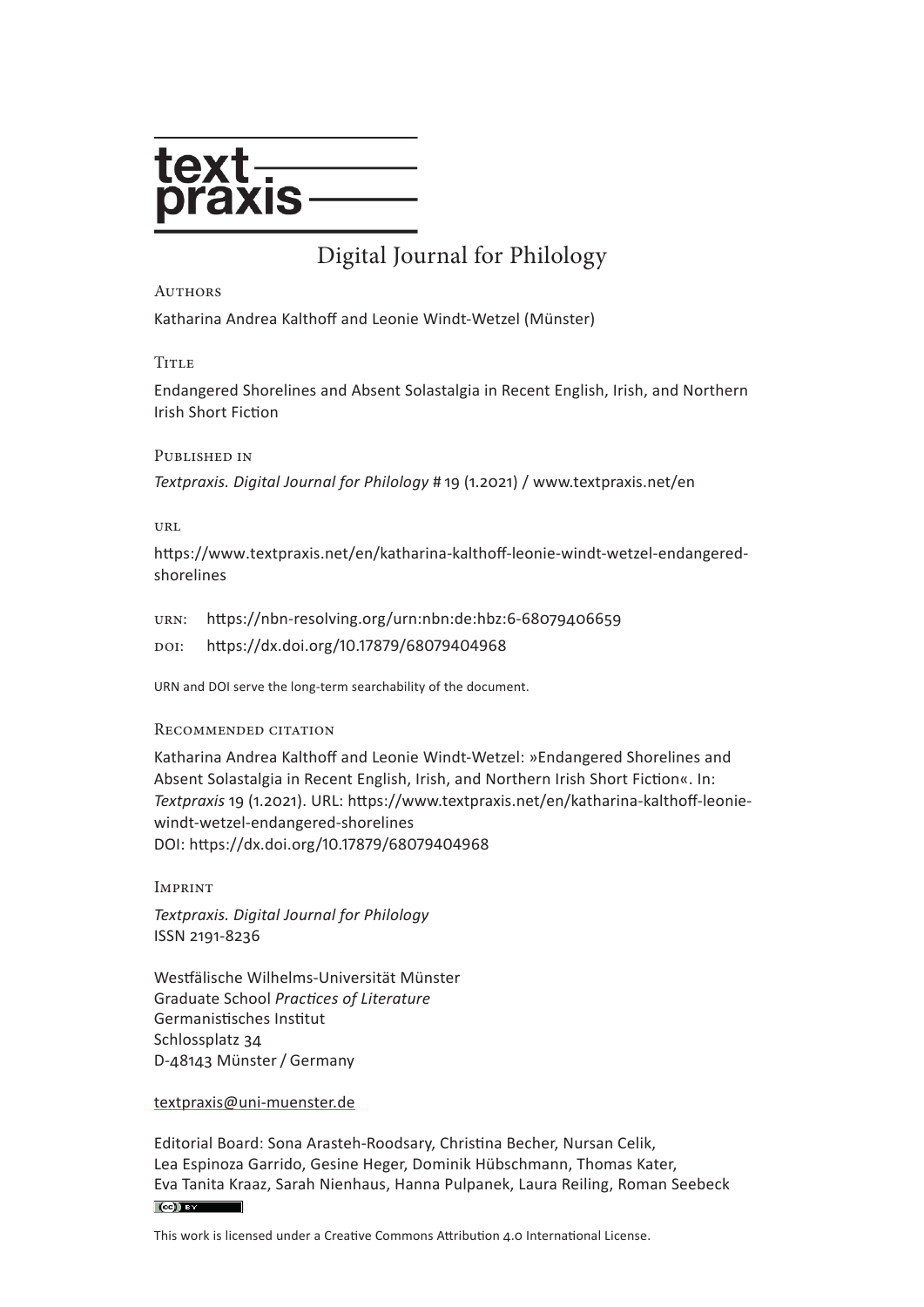# Endangered Shorelines and Absent Solastalgia in Recent English, Irish, and Northern Irish Short Fiction

## 1. Introduction

In 2019, Tom Wall writes in *The Guardian*: »The British coast is crumbling into the sea at an accelerating rate, with huge chunks of cliffs and beaches being swept away in storms each winter«.<sup>1</sup> In England and Ireland, the effects of climate change are mainly being felt on the countries' edges: heavier rainfall and stronger storms due to global warming lead to weaker coastal soil, which fosters abrasion and erosion and has turned shorelines into precarious environments. Especially in island states, littoral spaces are not only sites for dramatic geological events but carry various layers of symbolic, cultural, socio-economic, and historic meaning.<sup>2</sup> Shorelines have long inspired folklore vernaculars and feature prominently in cultural imaginaries. As historical sites they are associated with (colonial) invasion, surveillance and battles; they are crucial for a country's economy in terms of international trade and are widely appreciated by tourists for their famous recreative powers. Considering both the historic and modern significance of shorelines, their increasing vulnerability reaches far beyond being merely a geological reality. Endangered littoral landscapes and the related loss of home environment cause a distorted sense of place and challenge narratives of national and cultural identity. The rapidly changing and eroding shorelines evoke nostalgia, but with a difference. The philosopher and professor of sustainability, Glenn Albrecht, refers to Albert Camus' *The Rebel* to help define this difference: »When the limits of one's world, its laws and order, are destroyed by forces beyond one's control, then home becomes not only toxic, it becomes ›nostalgia without  $aim(x^3)$  Albrecht concludes that severe changes to the environment foreground a >homesickness while still at home<, an emotion for which he coined the neologism >solastalgia<.<sup>4</sup>

**<sup>1</sup>** | Tom Wall: »Inches from disaster: crisis faces Britain's crumbling coastline«. In: *The Guardian*, December 1, 2019. [https://www.theguardian.com/environment/2019/dec/01/climate-crisis-leaves-](https://www.theguardian.com/environment/2019/dec/01/climate-crisis-leaves-british-coastlines-inches-from-disaster) [-british-coastlines-inches-from-disaster](https://www.theguardian.com/environment/2019/dec/01/climate-crisis-leaves-british-coastlines-inches-from-disaster) (accessed October 25, 2020).

**<sup>2</sup>** | The term >littoral spaces< refers to geographic locations bordering the sea, such as the coast or shore, the beach or cliffs. For the significance of littoral spaces in Anglophone cultures, cf. Ursula Kluwick a. Virginia Richter: »Introduction: 'Twixt Land and Sea: Approaches to Littoral Studies«. In Ursula Kluwick a. Virginia Richter: *The Beach in Anglophone Literatures and Cultures*. London 2015, pp. 1–36.

**<sup>3 |</sup>**  Glenn Albrecht: *Earth Emotions: New Words for a New World*. Ithaca / London 2019, p. 34. The phrase »nostalgia without aim« is quoted from Albert Camus: *The Rebel*. Translated by Anthony Bower. Harmondsworth 1973, p. 62.

**<sup>4 |</sup>**  Cf. Albrecht: *Earth Emotions* (ref. 3), p. 30. ›Nostalgia‹ is a Greek and New Latin translation from the German word ›Heimweh‹. »The Homesickness You Have at Home« is the subtitle of Glenn Albrecht's chapter on Solastalgia.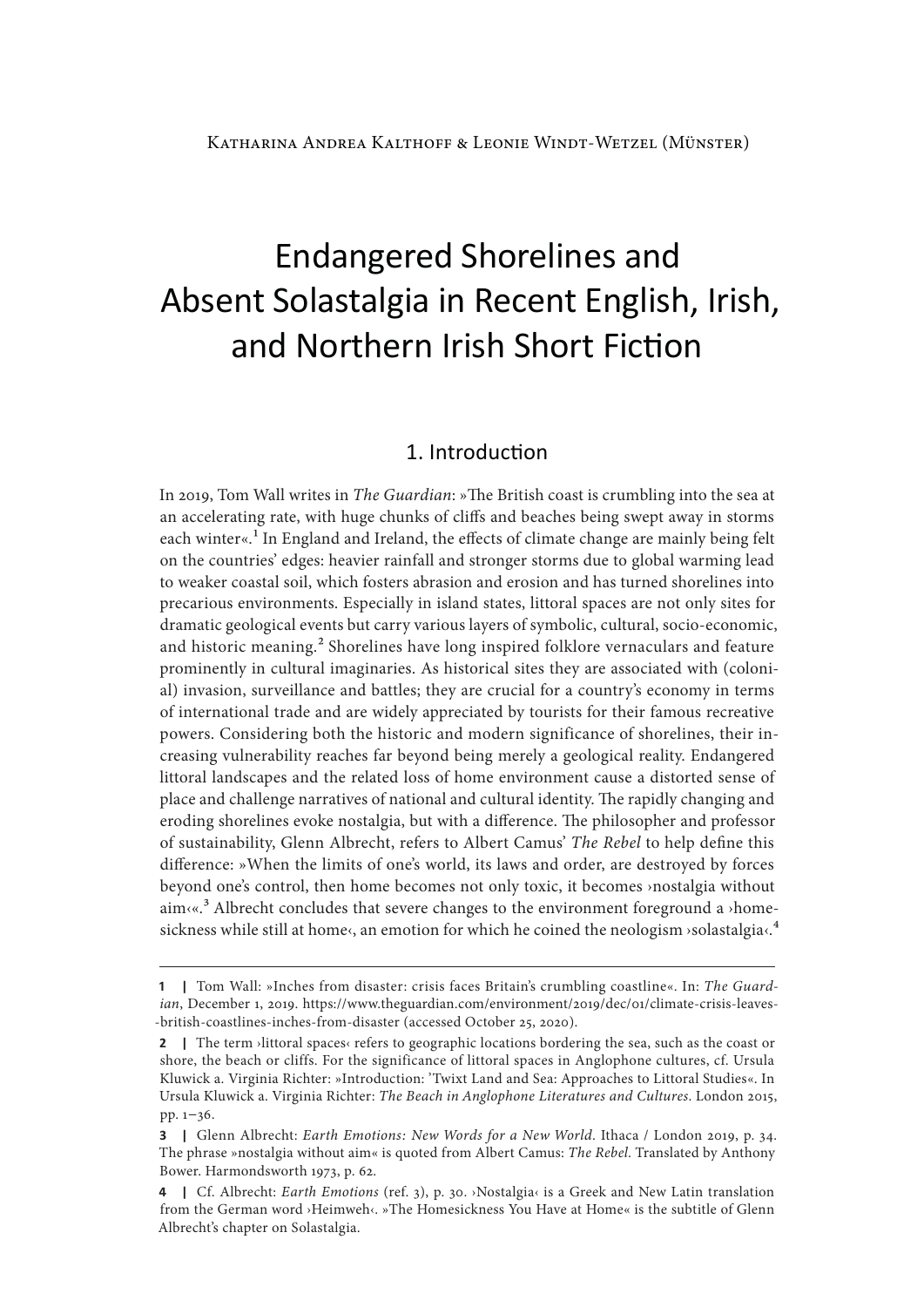The tensions between natural hazards and historical trauma, between identity and locality as well as between place-homes and nostalgia, have developed into prominent literary motifs and are currently present in literary trends occupied with regionality, including folk horror, bog gothic, and local nature writing. Recently, the literary form of the short story has been particularly successful in offering small-scale abstractions of these largescale tensions. Notable collections by English writers include Julia Armfield's *Salt Slow* (2019) or China Miéville's *Three Moments of an Explosion* (2015), both full of deeply apocalyptic vision; Gary Budden's *Hollow Shores* (2017), or the folk horror compilation *This Dreaming Isle* (2018) edited by Dan Coxon. Critically acclaimed (Northern) Irish collections include Claire Keegan's *Antarctica* (2000), Kevin Barry's *Dark Lies the Island*  (2012), or Jan Carson's *Children's Children* (2016). Some of these examples already imply in their titles that littoral spaces lie at their core. In this article, we will analyse the ways in which recent English, Irish, and Northern Irish short stories narrate the present state of their shorelines as home and how they intertwine environmental change with the (post)colonial history of the countries. As will be shown, the meanings attached to coastal environments may vary nationally and culturally, and depend on perspective formed by historical experience and power relations. Therefore, it is our contention that the aspect of agency and related affects are central to the narration of solastalgia and offer a way of engaging with the countries' relationship to environmental change.

#### *1.1 ›Solastalgia‹ and Ecocriticism in the Anthropocene*

In *Ecological Exile: Spatial Injustice and Environmental Humanities* (2017), Derek Gladwin illuminates the sense of dislocation that people experience when their home environment is altered by external forces. As an example, Gladwin employs the severe after-effects of Storm Desmond, a tropical cyclone that hit the coasts of Ireland and the UK in 2015, leaving landscapes flooded and people devastated: Gladwin quotes a resident who stated: »>this is what it must have been like in the war $\langle \cdot \rangle^5$  Allegories between the destruction of home environments through natural catastrophes and war are common in trying to explain the effect on and emotions of people, thereby assigning a destructive and even revengeful agency to >nature<.<sup>6</sup> More importantly, comparisons to the atrocities of war also acknowledge the human cause behind such extreme weather phenomena. While connecting globally increasing temperatures to local flooding may pose a complex intellectual challenge, the consequences of unsustainable local practices became immediately comprehensible with Storm Desmond. As Gladwin elaborates:

**<sup>5 |</sup>**  Pidd quoted in Derek Gladwin: *Ecological Exile: Spatial Injustice and Environmental Humanities*. London 2017, p. 41.

**<sup>6</sup>** | When we refer to the agency of nature, we imply that natural forces have already been culturally reflected and ascribed to the human concept of wilful action. Our understanding of nature or the material world is based on Edward Soja's dynamic or inter-reactive concept of socio-spatial relations. Building on Henri Lefebvre's socio-spatial dialectic, Soja points out that space is simultaneously real and imagined as it always represents a link between physical, geographical spaces and mental, cultural, and artistic productions of space. In this context, he devises the concept of »Thirdspace«, which he describes to be the result of a »creative recombination and extension« that »builds on a Firstspace perspective that is focused on the ›real‹ material world and a Secondspace perspective that interprets this reality through ›imagined‹ representations of spatiality«, namely cultural practices. Thirdspace is an understanding of place as simultaneously real and imagined or as Soja spells it »real-and-imagined«. Thus, the concept of Thirdspace pre-empts the nature/culture divide and instead enables a shifting understanding of place, one that allows for constant re-definition. Cf. Edward Soja: *Thirdspace: Journeys to Los Angeles and Other Real-and-Imagined Places*. Oxford 2017 [1996], p. 6.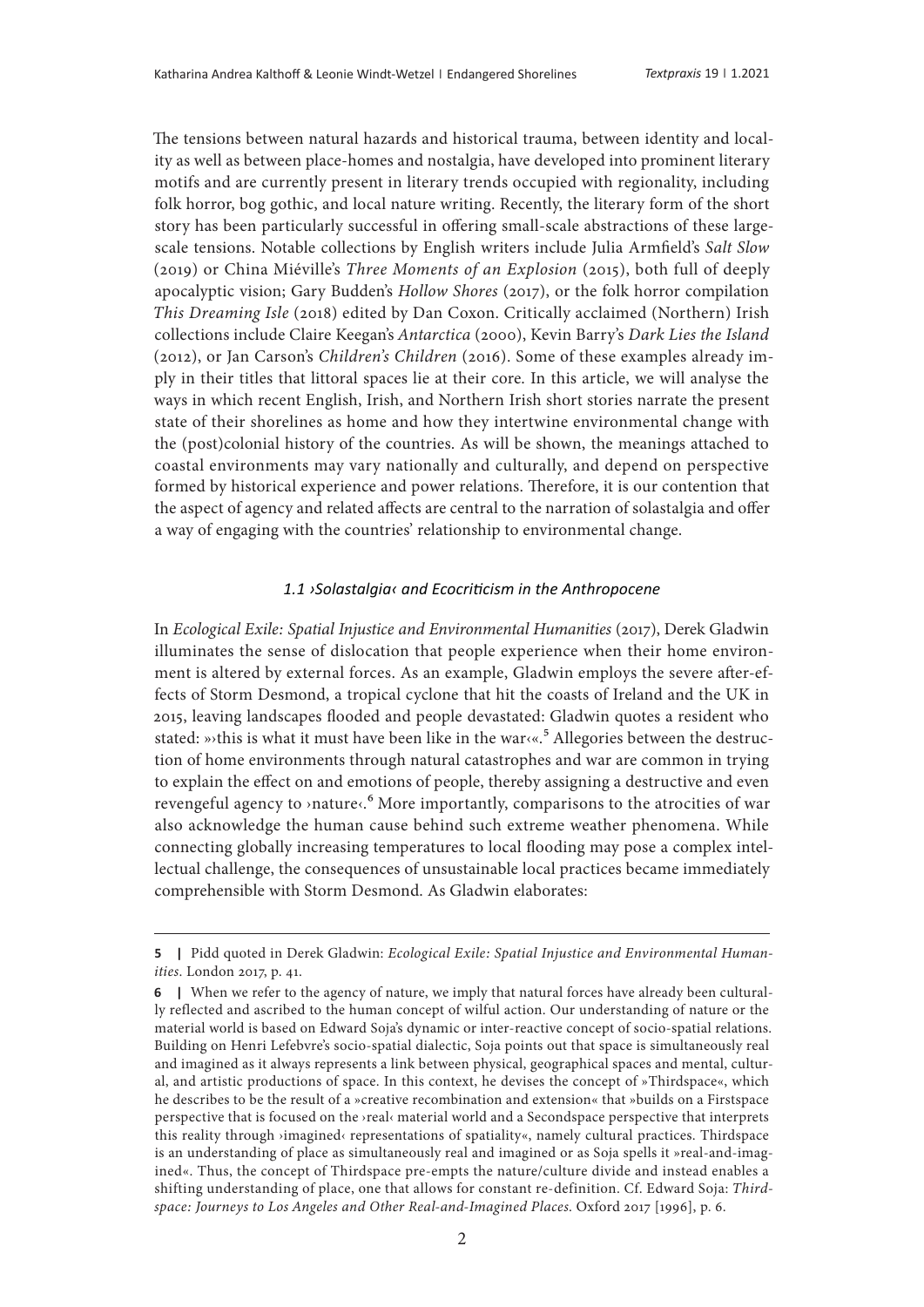The burst of flooding between 2014 and 2016 is partly caused because of the systematic removal of nearby wetlands for urban development. […] Researchers at the University of Salford concluded that the severity of the flooding results from a breakdown of rivers and floodplains. Floodplains should adequately provide catchments for excess water from heavy rainfall. Unfortunately, rivers in this area no longer have this capacity.<sup>7</sup>

In recent years, the awareness for the anthropogenic causes behind currently collapsing ecosystems has increased significantly and has revealed the environmental crisis as a deeply political, social, and cultural issue that reflects on the identity of nation states, their history and socio-economic condition. While environmental consequences of unsustainable practices rapidly increase, their effects, Gladwin further writes, »create new forms of place-based distresses for those people affected and illuminate the issue of solastalgia«.8 Solastalgia denotes a human emotion that the Australian philosopher Glenn Albrecht observed as a combination of a loss of solace, desolation, and a sense of nostalgia while conducting a field study in The Upper Hunter area (New South Wales, Australia), a region that had been changing severely due to massive coal mining. Albrecht defines solastalgia as »the existential and lived experience of negative environmental change« which »manifest[s] as an attack on one's sense of place«.<sup>9</sup> Solastalgia »is characteristically a chronic condition, tied to the gradual erosion of identity created by the sense of belonging to a particular loved place and a feeling of distress, or psychological desolation, about its unwanted transformation«.10 What distinguishes the term solastalgia from other ›psychoterratic dis-eases‹ such as ›eco-anxiety‹ is thus its entanglement with belonging and identity.<sup>11</sup>

In an updated version of his conceptual terms, *Earth Emotions: New Terms for a New World* (2019), Albrecht concludes: »I hope I am wrong, but solastalgia looks like it is here to stay for a while« $12$  One of the reasons why Albrecht's term has found so much attention, especially in the arts, is that in face of the climate crisis in the  $21<sup>st</sup>$  century, solastalgia grows into a globally felt phenomenon and from a nostalgic longing for the past towards a future emotion. In the article »A Different Kind of Grief«, the Irish artist Shane Finan picks up on Albrecht's latter vision and relocates solastalgia into the future: »Loss of place, loss of community, loss of network, loss of connection: each of these losses is not only a grief for something that *has been* lost, but it is also a *would-be* mourning for all those things that *will be* lost«.<sup>13</sup> Finan points out that grieving for a future loss bears a »leap in logic«. He made this abstract emotion of would-be mourning more tangible in a performance art project that he initiated in Charlestown, County Mayo, called »Beyond the Black Stump« (2017) as part of which local people painted landmarks of their hometown on a large canvas which was afterwards painted over in white, slowly disappearing in front of the audience. As this example shows, art has the power to visualise the (emotional) effects of environmental loss. Finan simulates the idea of future grief in his live performance and thereby temporally overcomes the logical dissonance it poses to the human mind.

**10 |**  Ibid.

**<sup>7 |</sup>**  Gladwin: *Ecological Exile* (ref. 5), p. 41.

**<sup>8 |</sup>**  Ibid.

**<sup>9 |</sup>**  Albrecht: *Earth Emotions* (ref. 3), pp. 38–39.

**<sup>11 |</sup>**  Ibid., p. 40.

**<sup>12 |</sup>**  Ibid., p. 180.

<sup>13 |</sup> Shane Finan. »A Different Kind of Grief: Learning to Love Our Networks in a Time of Disconnnection«, June 12, 2020. [https://networkcultures.org/longform/2020/06/12/a-different-kind](https://networkcultures.org/longform/2020/06/12/a-different-kind-of-grief-learning-to-love-our-networks-in-a-time-of-disconnection/)[of-grief-learning-to-love-our-networks-in-a-time-of-disconnection/](https://networkcultures.org/longform/2020/06/12/a-different-kind-of-grief-learning-to-love-our-networks-in-a-time-of-disconnection/) (accessed October 31, 2020), n.p., orig. emphasis.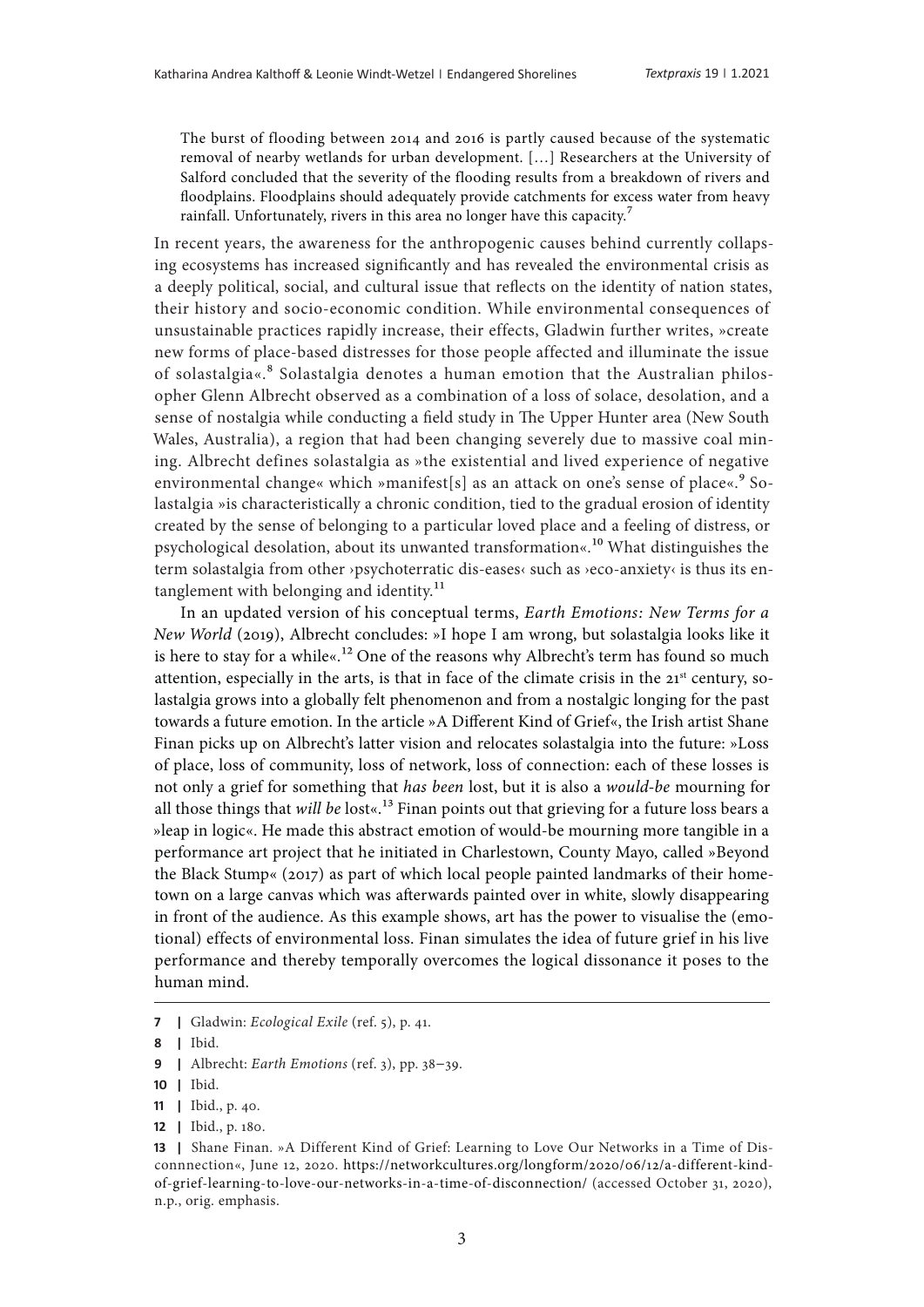

Fig. 1: The agency of art to create effect and affect by visualising erasure: Shane Finan's performance art project in Charlestown, County Mayo, »Beyond the Black Stump« (2017). Local people painted landmarks of their hometown on a large canvas which the artist overcoated during a live event, making ›home‹ disappear in front of the audience: »By immediately destroying the artwork after creating it, loss was inflicted immediately as well«.<sup>14</sup> Courtesy of the artist.<sup>1</sup>

The climate crisis constitutes an ontological and epistemological challenge to humanity indeed: It calls for a widening of the imagination when it comes to the bridging of timespans, especially regarding potential futures, or the comprehensibility of local cause and global effect. In her study of the interplay between local and global in cultural forms and their contribution to ecological awareness, Ursula Heise formulates the need for a ›sense of planet‹ in order to arrive at an understanding of global interconnectedness with local actions. She foregrounds that »[t]he challenge for environmentalist thinking […] is to shift the core of its cultural imagination from a sense of place to a less territorial and more systemic sense of planet«.<sup>16</sup> Heise's elaborations thus emphasise the powerful role of individual and cultural imaginations in the global discourse. The inherent complexities of this discourse require abstraction, be it through visualisation or narration and have also called for a re-definition of the role of literary practice in the age of the Anthropocene.<sup>17</sup> In this context, the meaning of literature particularly evolves around narrating future scenarios that function as thought experiments.

**<sup>14</sup>** | Finan, »A Different Kind of Grief« (ref. 13), n.p.

<sup>15 |</sup> Shane Finan: »Beyond the Black Stump«, 2017, collaborative painting and performance, 920x300cm. [https://shanefinan.org/visual\\_art\\_pages/solastalgia.html](https://shanefinan.org/visual_art_pages/solastalgia.html) (accessed October 30, 2020).

<sup>16 |</sup> Ursula Heise: Sense of Place and Sense of Planet: The Environmental Imagination of the Glob*al*. Oxford / New York 2008, p. 56.

**<sup>17</sup>** | The term >Anthropocene‹ first gained attention with Crutzen's and Stoermer's eponymous essay (2000) in which they diagnose that the age in which human impact dominates and changes the planetary system has replaced the geologically stable epoch of the Holocene. In: *Global Change Newsletter* 41, pp. 17-18. Since the millennium, the term rapidly increased in popularity in the media, the sciences, the humanities in general, and in ecocriticism in particular. On the interfaces of the Anthropocene and narrative, cf. Ursula Heise: »Comparative Ecocriticism in the Anthropocene«. In: *Komparatistik: Jahrbuch der Deutschen Gesellschaft für Allgemeine und Vergleichende Literaturwissenschaft* 2013, pp. 19-30. For a timely exploration of the Anthropocene as a new research field in the humanities, cf. Gabriele Dürbeck a. Philip Hüpkes (eds.): *The Anthropocenic Turn: The Interplay Between Disciplinary and Interdisciplinary Responses to a New Age*. London / New York 2020.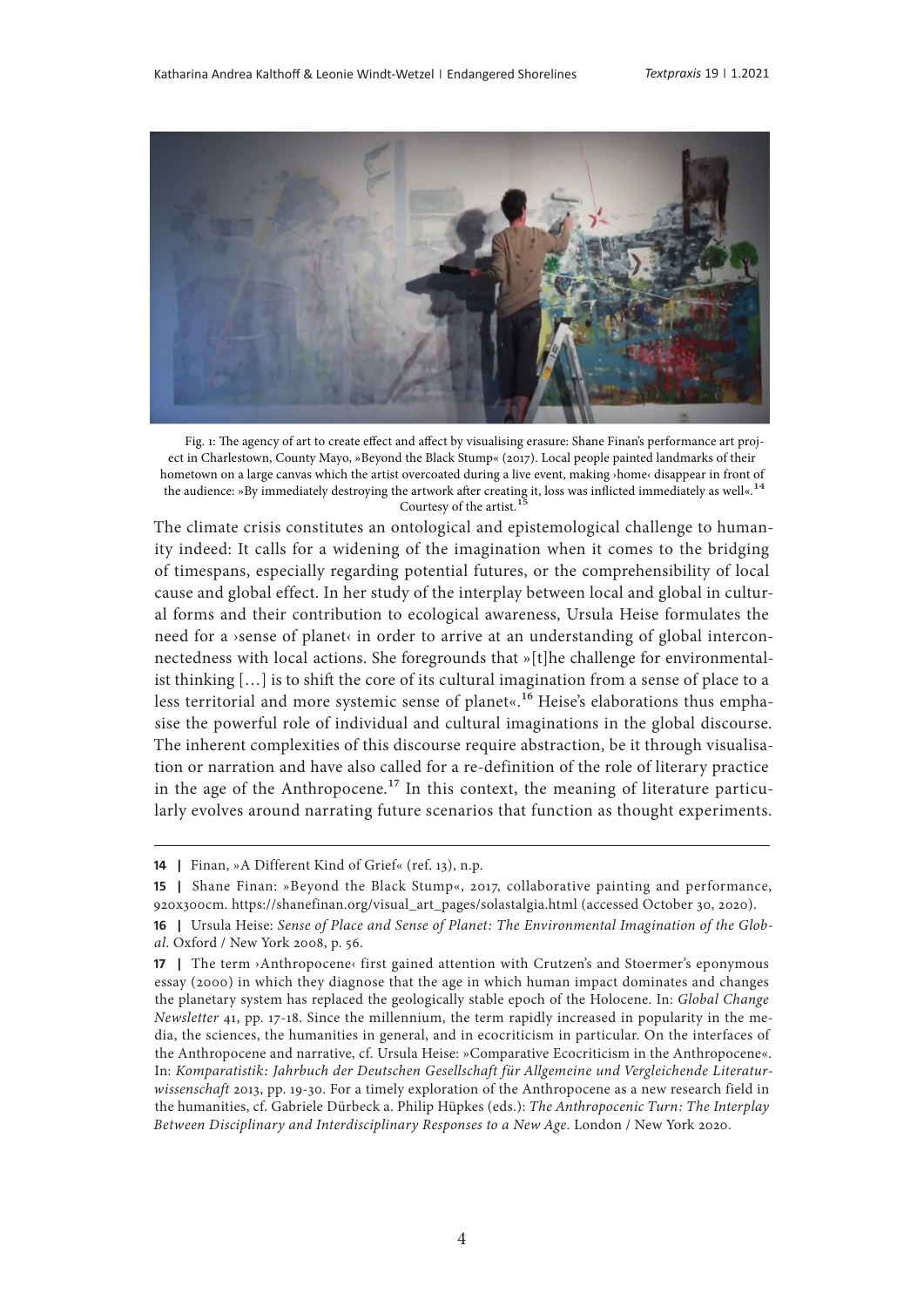As Sonja Frenzel and Birgit Neumann point out: »literature […] provides a particularly effective and affective arena in which planetary ›scale effects‹ of locally grounded actions can be explored and in which the abstract, often intangible complexities of the Anthropocene can be translated into concrete experiences«.18 The interplay between local and global inherent in the complex emotion of solastalgia in the 21st century, is thus central to the literary imagination of environments.

#### *1.2 Econarratology and Selected Short Stories*

In *The Storyworld Accord* (2015), Erin James points out that reading is an imaginative transportation to virtual environments and can thus enable us to »experienc[e] the world according to alternative environmental imaginations«.19 »Imaginative gaps« caused by »cultural dissonances« can be overcome by the world-creating power of narratives. Since, as James states further, »there is no standard way of conceiving of and interacting with the material world«, $^{20}$  the aesthetics with which specific environments are represented, differ, and manifest in varying tensions between fact and fiction as well as agency and affect. Speaking with Erin James, this article contributes to a direction in ecocriticism that seeks »to explore the ways in which creative representations of the physical world can encode local particularities and nuances«.<sup>21</sup> Erin James' approach of >econarratol $ogy \in$  emphasises the potential behind the simultaneous employment of ecocriticism and narratology. By maintaining a »sensitivity to the literary structures and devices that we use to communicate representations of the physical environment to each other via narratives«, $^{22}$  we cannot only gain a deeper understanding of these represented environments but simultaneously enhance narrative theory.<sup>23</sup> Reading literature through the lens of econarratology thus foregrounds the affective qualities of fiction in raising awareness to environmental change. Assuming with Ursula Heise »that the aesthetic transformation of the real has a particular potential for reshaping the individual and collective ecosocial imaginary«, the following analyses will pay specific attention to »the way in which aesthetic forms relate to cultural as well as biological structures«,  $^{24}$  by analysing narrative strategies of creating affect.

**<sup>18 |</sup>**  Sonja Frenzel a. Birgit Neumann: »Introduction: Environments in Anglophone Literatures«. In: Sonja Frenzel a. Birgit Neumann: *Ecocriticism: Environments in Anglophone Literatures*. Heidelberg 2017, pp. 9–32, here p. 10.

**<sup>19 |</sup>**  Erin James: *The Storyworld Accord: Econarratology and Postcolonial Narratives*. Lincoln 2015, p. 2.

**<sup>20 |</sup>**  Ibid., p. 27.

**<sup>21 |</sup>**  Ibid.

**<sup>22 |</sup>**  Ibid., p. 23.

**<sup>23 |</sup>**  As Erin James and Eric Morel point out in the introduction to *Environment and Narrative: New Directions in Econarratology*. Ohio 2020, p. 1, »[U]nderstandings of narrative change as the environment changes […] the modern environmental crisis, in addition to being partly a crisis of narrative, also promises to have a strong effect on narrative and narrative theory«.

**<sup>24 |</sup>**  Ursula Heise: »Afterword: Postcolonial Ecocriticism and the Question of Literature«. In: Bonnie Roos a. Alex Hunt (eds.): *Postcolonial Green: Environmental Politics and World Narratives*. Virginia 2010, pp. 251–258, here p. 258.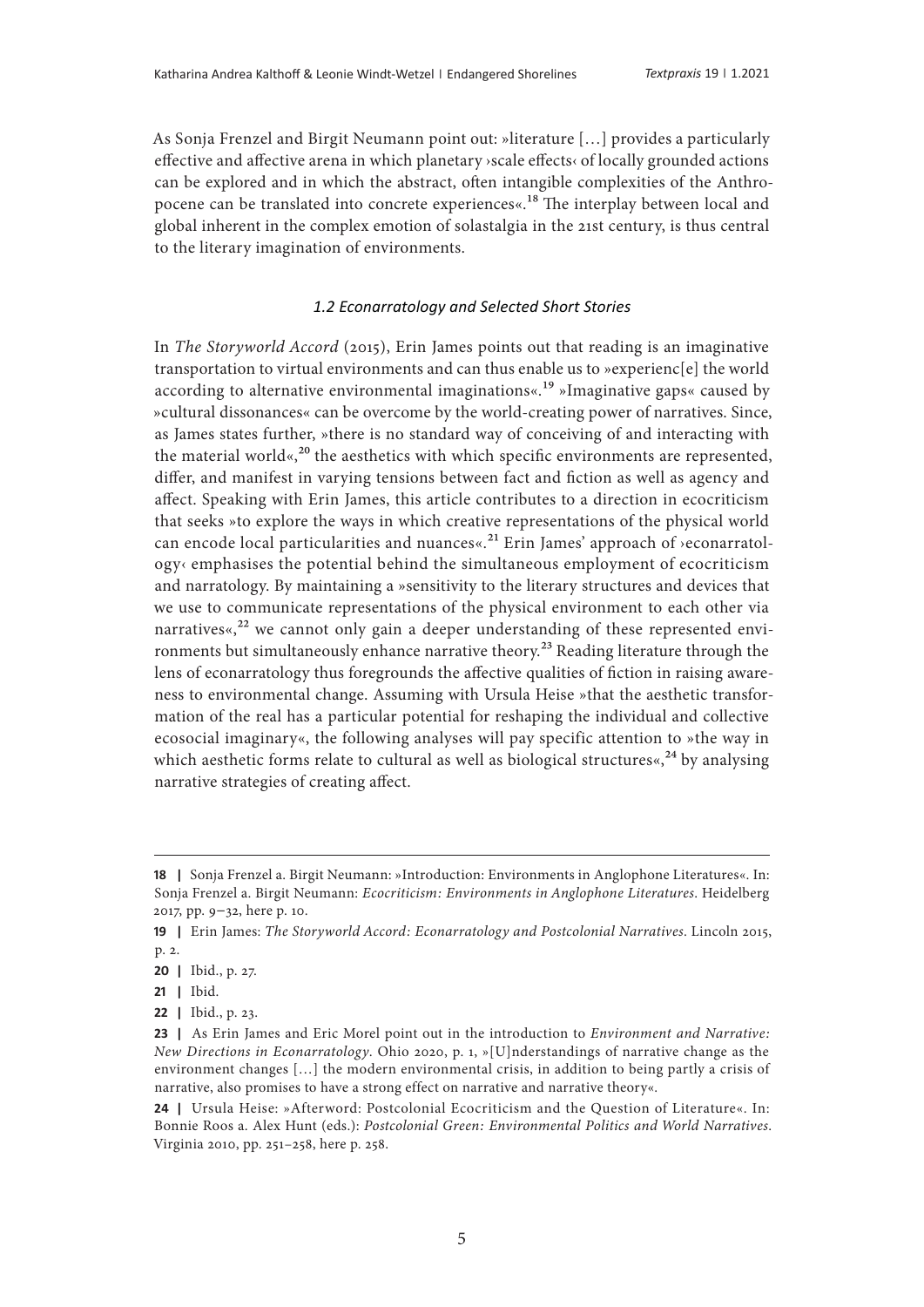As a literary form that is characterised by its »cultural specificity« and »communal significance«,<sup>25</sup> the short story is particularly well equipped to negotiate issues that connect environmental change and cultural identity. The short story is a quickly consumable narrative entity and an immersive form that may provide an *in medias res* experience. In her article »A Poetics of Immediacy«, Sarah Hardy points out that the short story form relies on this heightened degree of including the reader and usefully understands this as a structural quality:

To the extent that it asks our complicity at the beginning and our involvement throughout the act of reading, the short story turns on a poetics of immediacy. Any text naturally depends on its readers to become a living discourse. The short story differs, however, from longer narratives in the way that the space of the reader, the reader's immediacy, is structurally characteristic of the genre.<sup>26</sup>

Hardy emphasises the frequent reliance on metaphor and irony in short stories as formal elements that lead to their immediacy. In addition, we contend that short stories are particularly affective in regulating ›transportations to virtual environments‹ by playing with established genre conventions and via the use of different narrative modes, such as comic, pastoral, or the Gothic. Another affective strategy is the narrative creation of emotive dissonances between characters and the reader. Characters are presented to react to the emerging threat of ecological change with unexpected and incomprehensible manners which may provoke a discomforting affect in the reader. In an econarratological understanding, affect aesthetics thus connect the level of the text with the level of reception.

The employment of metaphors and narrative modes, the evocation of perspectives and focalisation, and the interplay between agency and affect are central to our analyses of four selected short stories.<sup>27</sup> The first part of the analyses will focus on two stories that are set in specific locales in England. China Miéville's »Covehithe« is set in the eponymous village that lies on the North Sea coast in East Suffolk. »The Headland of Black Rock« by Alison Littlewood is set near Land's End in Cornwall, the westernmost tip of England. In the first example, the rapid erosion of England's east coast is imagined as a scenario in which sunken oilrigs come to life to drill and breed at the English coast while the characters in the story react to the phenomenon by absorbing it in stereotypical touristic practices. In Littlewood's short story, the mythology of the Irish Lady rock acts both as a metaphor for England's colonial past with Ireland and as an allegory for the ways in which English nationalism as nostalgic ideology prevents a global perspective and connected emotions towards the environment. The second part of the analysis focuses on two Irish short stories, namely »Fjord of Killary« by Kevin Barry (Republic of Ireland) and »Children's Children« by Jan Carson (Northern Ireland). Both stories are set in microcosmic settings, which are based on the material world but are abstracted

<sup>25 |</sup> Susan Lohafer: »Short Story«. In: David Herman, Manfred Jahn, a. Marie-Laure Ryan (eds.): *Routledge Encyclopedia of Narrative Theory*. London 2005, pp. 528–530, here p. 529.

**<sup>26 |</sup>**  Sarah Hardy: »A Poetics of Immediacy: Oral Narrative and the Short Story«. In: *Style* 27.3, Fall 1993, Special Issue: *The Short Story: Theory and Practice*, pp. 352–368, here p. 360.

**<sup>27</sup>** | Employing the here formulated joint terminology and theoretical tools, we distributed the following two analytical parts of the article according to our respective fields of expertise: Katharina Kalthoff, currently writing her dissertation with the working title »Mapping Postmillennial Anxiety: Locating the Monstrous in Contemporary Gothic Fiction«, focuses on the analysis of English short fiction while Leonie Windt-Wetzel focuses on the analysis of (Northern) Irish short fiction. Her dissertation *Modelling Rural and Urban Place in Post-Ceasefire and Post-Agreement Northern Irish Narrative Fiction* has been published by WVT in March 2020.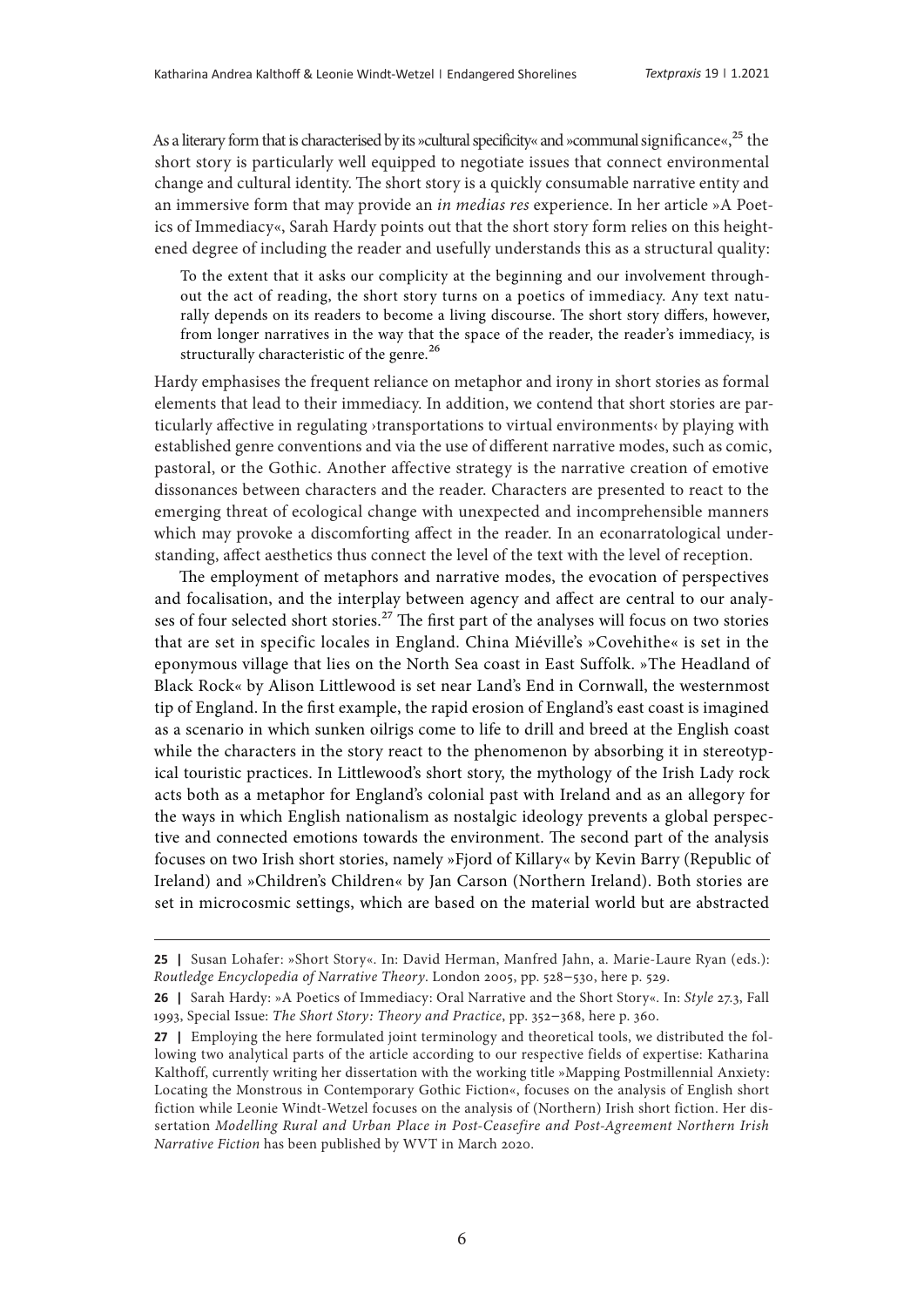for effect. Barry's story highlights the rural/urban divide of the Irish population and explores the possibility of communality in the face of mutually experienced ecological disaster by choosing a remote hotel in which his antagonistic characters are entrapped during a flood, while Carson's story muses on the chances and challenges of a reunited Ireland by presenting a small, divided fictional island, which is in danger of collapsing into the sea and can only be saved by the mutual effort of its inhabitants.

# 2. Eroding Coasts and Identities in Recent English Short Fiction

The landscapes in China Miéville's short story »Covehithe«<sup>28</sup> and Alison Littlewood's »The Headland of Black Rock«<sup>29</sup> are inspired by real littoral places, threatened by actual environmental changes and provide a strong factual basis for the short stories. Thereby, they use the literary stock motif of the British landscape that has transcended its function as mere setting by far in literary history.<sup>30</sup> Landscapes have rather provided a literary space of projection that may negotiate a whole variety of issues, including those connected to the imagination of the nation and, especially when it comes to specific rural places, cultural identities.<sup>31</sup> Instead of asking for its evident historical dimension, a rather dynamic question begs itself, namely which circumstances re-popularise landscape in literature. For 21st century English short fiction, the answer is twofold: on the one hand, a drastically changing landscape, accelerating in the face of climate change poses an urgent geological reality. On the other hand, the political turmoil surrounding the Brexit debates, before and after the Brexit referendum, has

**<sup>28 |</sup>**  China Miéville: »Covehithe«. In: China Miéville: *Three Moments of an Explosion – Stories*. New York 2015, pp. 337–351. The story was first published in *The Guardian* on April 22, 2011. Quotes in this article will be taken from the short story collection.

**<sup>29 |</sup>**  Alison Littlewood: »The Headland of Black Rock«. In: Dan Coxon (ed.): *This Dreaming Isle.* London 2018, pp. 257–275.

**<sup>30</sup>** | Cultural dimensions and ideas about the nation and belonging are evident in narrations of the British landscape, particularly the countryside and shores are often imagined as being threatened or haunted, be it by war, excessive tourism, or climate change. Cf. e. g. William Hughes a. Ruth Heholt (eds.): *Gothic Britain: Dark Places in the Provinces and Margins of the British Isles*. Cardiff 2018; Anneke Lubkowitz: *Haunted Spaces in Twenty-First Century British Nature Writing*. Berlin / Boston 2020.

**<sup>31</sup>** | The theoretical trends in literary criticism after the spatial turn are crucial for ecocritical analysis in general and for econarratology in particular. As Erin James and Eric Morel point out: »The spatial turn in narrative theory […] provides ecocritics with an invaluable vocabulary by which to better analyze human perceptions of spaces and places. Likewise, ecocritical considerations of the values of inhabited places introduces a useful cultural dimension to discussions of narrative spaces« (»Introduction: Notes Towards New Econarratologies«. In: Erin James a. Eric Morel [eds.]: *Environment and Narrative: New Directions in Econarratology*. Ohio 2020, pp. 1–24, here p. 11; orig. emphasis.)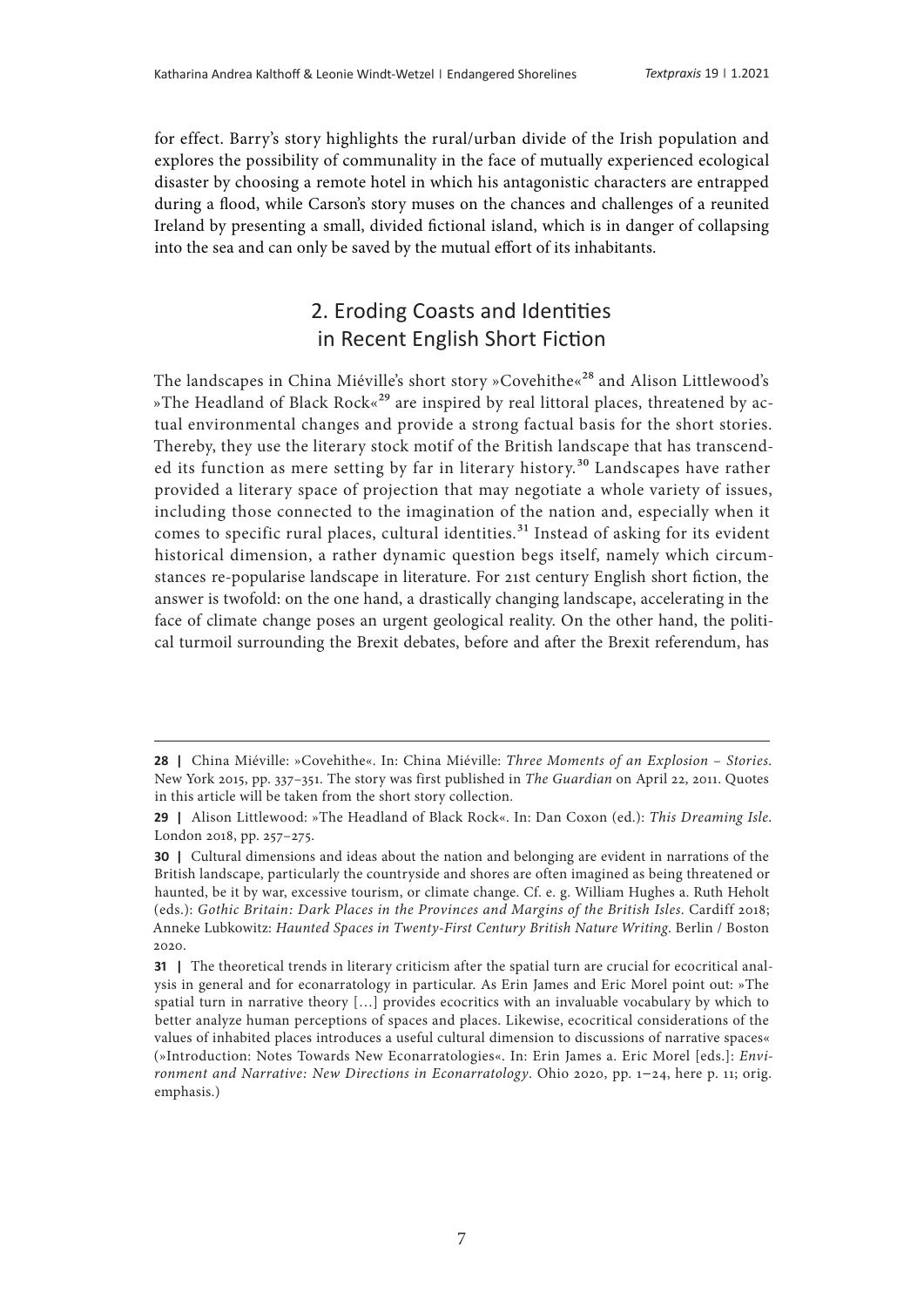divided the country and has questioned notions of belonging and identity.<sup>32</sup> These two realities oppose each other and create a paradox: While the geological threat demands an appreciation for international networks and joint ideas for sustainable economics, politically, the country experiences an inward turn. The analyses of the following two short stories will show how an eroding sense of identity brought about by the contested Brexit debates and the eroding landscape fostered by climate change are metaphorically aligned.

## *2.1 »The sea is taking it all back« – Loss of Agency and Irony of Inaction in China Miéville's »Covehithe« (2015)*

As it is England's most vulnerable place when it comes to coastal erosion, Covehithe in county Suffolk invites emotions of solastalgia and illustrates the idea of future loss: Due to its soft soil paired with increasing tidal activity and rising sea levels catalysed by climate change, it currently loses about 4.5 metres of coast every year.<sup>33</sup> In 2011, the UK government approved the Shoreline Management Plan suggested by the Environment Agency,<sup>34</sup> an advisory council, in which all coastal protection measures for Covehithe are deemed unsustainable, it recommends: »NAI: No Active Intervention«.<sup>35</sup> An online tourist guide even advertises the town with the line: »Visit Covehithe soon before the rest disappears into the sea!«<sup>36</sup> The coast's dramatic recession is very well documented since Covehithe became a popular destination for day tripping tourists who fill their online photo blogs with pictures of the collapsing coast. They show a road that has broken off and now leads straight down the cliff, or the skeletons of dead trees that have fallen off the coast and now lie on the beach. In the media, coastal erosion is repeatedly fashioned with a stock set of images: it is said to be eaten or to be lost to the sea, while the sea is metaphorically implied as a coloniser that reclaims landmass. Covehithe is often

**<sup>32</sup>** | We regard Brexit not as a single event marked by the day of the referendum, but as a process that had its lead time. In literary criticism, Brexit is accepted as a discourse, a political, cultural, and social context in which texts before and after the referendum may be read and discussed in, even if not specifically directed at Brexit. Cf. Caroline Kögler, Pavan Kumar Malreddy, a. Marlena Tronicke: »The colonial remains of Brexit: Empire nostalgia and narcissistic nationalism«. In: *Journal of Postcolonial Writing* 56 (2020), Special Issue: *Writing Brexit: Colonial Remains,* pp. 585–592. DOI: [https://](https://doi.org/10.1080/17449855.2020.1818440) [doi.org/10.1080/17449855.2020.1818440](https://doi.org/10.1080/17449855.2020.1818440) (accessed January 8, 2021).

**<sup>33</sup>** | The connection between coastal erosion, rising sea levels, and higher flood risks are well documented, e. g. in the recent article G. Masselink et al.: »Impacts of climate change on coastal geomorphology and coastal erosion relevant to the coastal and marine environment around the UK«. In: *MCCIP Science Review*, January 15, 2020, pp. 158–189, here p. 178. [http://www.mccip.org.uk/](http://www.mccip.org.uk/media/2011/08_coastal_geomorphology_2020.pdf) [media/2011/08\\_coastal\\_geomorphology\\_2020.pdf](http://www.mccip.org.uk/media/2011/08_coastal_geomorphology_2020.pdf) (accessed October 30, 2020). The figure 4.5 m/y is an estimate, since this particular strip could lose up to 12 m in a single coastal weather event (p. 170). England's East coast, agreed upon as most vulnerable to future erosion, is on the whole estimated to lose between 82-175 m within the next 100 years (p. 175–176). In their coastal erosion map, the Environment Agency estimated an erosion of 86.8 m with a 95 % probability within 20 years (2010– 2030) for Covehithe, cf. »National Coastal Erosion Risk Mapping«. [https://environment.maps.arcgis.](https://environment.maps.arcgis.com/apps/webappviewer/index.html?id=9cef4a084bbb4954b970cd35b099d94c) [com/apps/webappviewer/index.html?id=9cef4a084bbb4954b970cd35b099d94c](https://environment.maps.arcgis.com/apps/webappviewer/index.html?id=9cef4a084bbb4954b970cd35b099d94c) (accessed October 30, 2020).

**<sup>34</sup>** | On November 1, 2011, the BBC newspage titles: »Plans for the future of Suffolk's coastline approved«: »The proposals say it is too expensive to protect all 45 miles of the coast so areas including Covehithe and Benacre Broad will not be defended«. The Eastern outcrop of the UK is said to be so vulnerable because its soil is particularly soft. In: *BBC*, November 1, 2011. [https://www.bbc.com/](https://www.bbc.com/news/uk-england-suffolk-15543541) [news/uk-england-suffolk-15543541](https://www.bbc.com/news/uk-england-suffolk-15543541) (accessed October 30, 2020).

**<sup>35</sup>** | Cf. »National Coastal Erosion Risk Mapping« (ref. 33).

**<sup>36 |</sup>**  Cf. *Thetouristtrail.org*, [https://www.thetouristtrail.org/guides/suffolk-guides/covehithe/](https://www.thetouristtrail.org/guides/suffolk-guides/covehithe/ ) (accessed October 30, 2020).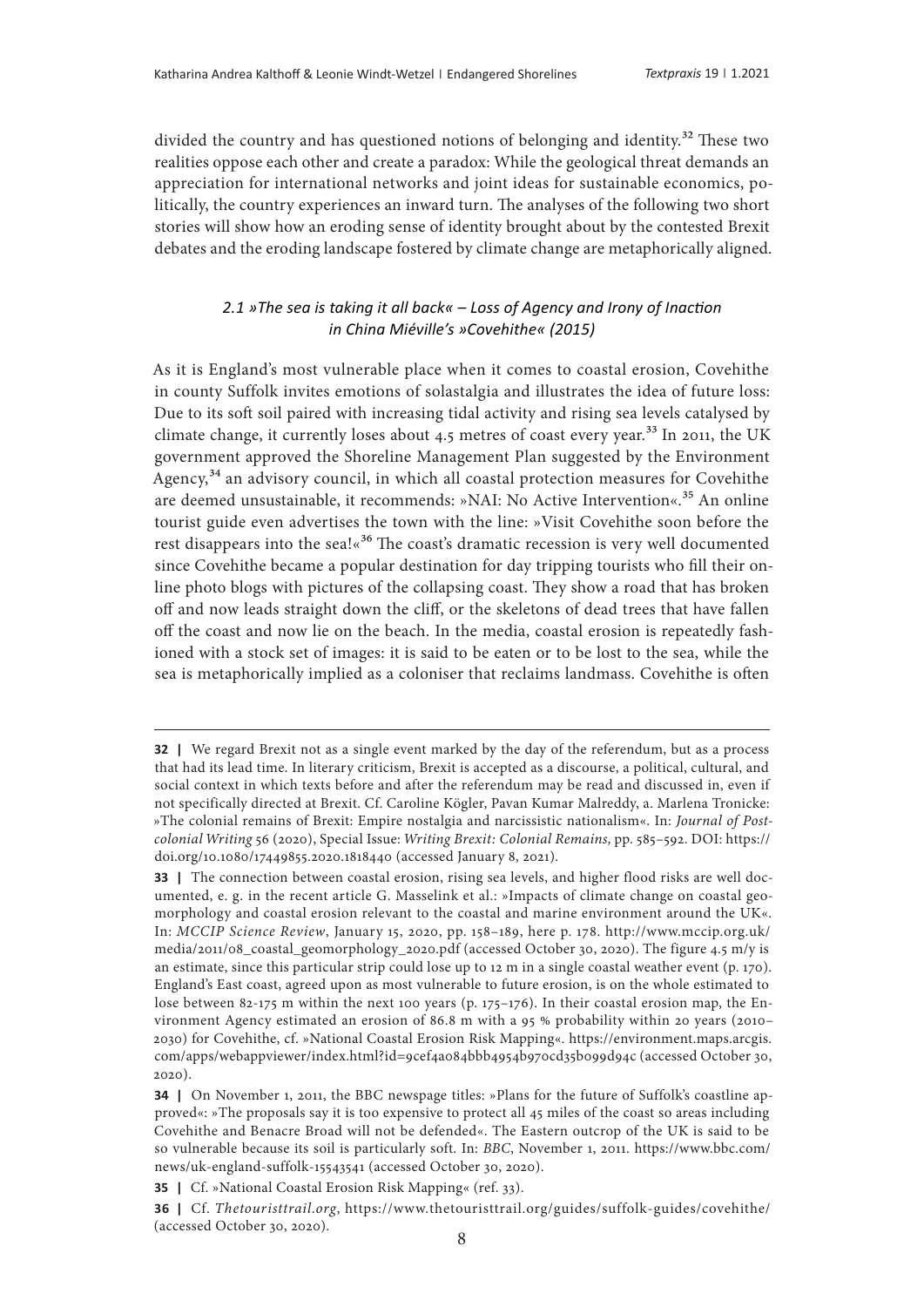talked about as a ›sacrifice‹, the martyr of coastal erosion, that is given up on in order to secure the touristic sandy beaches of the nearby towns of Southwold and Walberswick.<sup>37</sup> The language employed does not only insinuate a loss of human dominion. It connects coastal erosion to England's colonial past by using the rhetoric of empire loss and often suggests the >unruly‹ waves and storms as a form of revenge.<sup>38</sup>

The metaphorical language and the visibility of the shorelines' drastic changes inspire literary imagination. In China Miéville's eponymous short story, a girl lies on the aforementioned collapsed road and looks down from the top of the cliff »at its sheer crumble on the beach«. Her father, Dughan, explains: »›The sea's taking it all back,‹ he said. ›There used to be a lot more coast here $\langle \cdot, \cdot \rangle^3$  thereby assigning agency to the nonhuman realm, indicating that humans are rather irrelevant in this process. She asks her father: »›Is it still going?‹« […] »›Being eaten?‹« (C ibid.). But Dughan just shrugs: he did not take his daughter to Covehithe to see the progress of the eroding cliff. In the reality of the short story, erosion is not the spectacle. The beginning of the story first suggests a very stereotypical trip to the English coast: Dughan and his daughter arrive at a Bed & Breakfast in Dunwich (a historical city a few kilometres from Covehithe) where »they were lucky to have found a room«; they watch wintering geese and eat fish and chips at a pub (C 337). The reader is thus introduced to a very familiar world that by its basic parameters indicates the present. As night-time comes, Dughan wakes up his daughter to take her on an adventure to the Covehithe coast. In order to get there, they have to cross the graveyard of St Andrew's church. But the nocturnal medieval graveyard that evokes expectations about genre-specific places in the reader, has lost its affective potential: »they continued through the graveyard. There was nothing at all frightening about the graves« (C 339). Thus, the possibility of a generic Gothic story is casually negated. The fact that the Gothic trope is deprived of its potential affect so explicitly with an individual sentence amplifies the reader's expectations about the spectacle beyond the graveyard.<sup>40</sup> A larger-than-life experience awaits at the edge of the cliffs. When the girl leans over the cliff, the narrative suggests a truly weird scenario: »revenant oil rigs« (C 344), oil platforms that went down at different places around the globe, visit the Covehithe coast to inject »slippy black rig eggs into England« (C 351). From her elevated position at the cliff's top, Dughan's daughter looks down into the abyss and observes how an immense industrial ruin approaches the beach:

Each concrete cylinder leg a building or a smokestack wide. The two on one side came forward together, then those on the other. Pipes dangled from its roof-high underside, clots of it fell back into the sea. It wore steel containers, ruins of housing like a bad neighbourhood, old hoists, lift-shafts emptying of black water. A few waves-width from the beach, it hesitated. It licked the air with a house-sized flame. »P-36,« Dughan said. »Petrobras.« (C 341)

**<sup>37</sup>** | Cf. *BBC*: »Plans for the future of Suffolk's coastline approved« (ref. 34).

**<sup>38</sup>** | In her article »›Gripping to a wet rock‹: Coastal Erosion and the Land-Sea Divide as Existentialist/ Ecocritical Tropes in Contemporary British and Irish Fiction«. In: Kluwick a. Richter (eds.): *The Beach in Anglophone Literatures and Cultures* (ref. 2), pp. 53–69. Anne-Julia Zwierlein analyses that the language media employs for coastal erosion is often militaristic. She quotes Nicolson who paints Britain as »a fortress defended against the sea«, p. 54.

**<sup>39</sup>** | China Miéville: »Covehithe«, p. 339. All further quotes will be referenced within the text and the title abbreviated to 'C'.

**<sup>40</sup>** | However, the endangered church and its graveyard have also inspired explicitly Gothic treatment, such as in Blake Morrison's poem »Covehithe« in which he exploits the Gothic potential of this pending happening: »the cliffs are stuck in reverse: Back across the fields they creep, to the graves of Covehithe church«, first published in *The Guardian*. [https://www.theguardian.com/books/2015/](https://www.theguardian.com/books/2015/jan/31/saturday-poem-covehithe-by-blake-morrison) [jan/31/saturday-poem-covehithe-by-blake-morrison](https://www.theguardian.com/books/2015/jan/31/saturday-poem-covehithe-by-blake-morrison) (accessed October 25, 2020).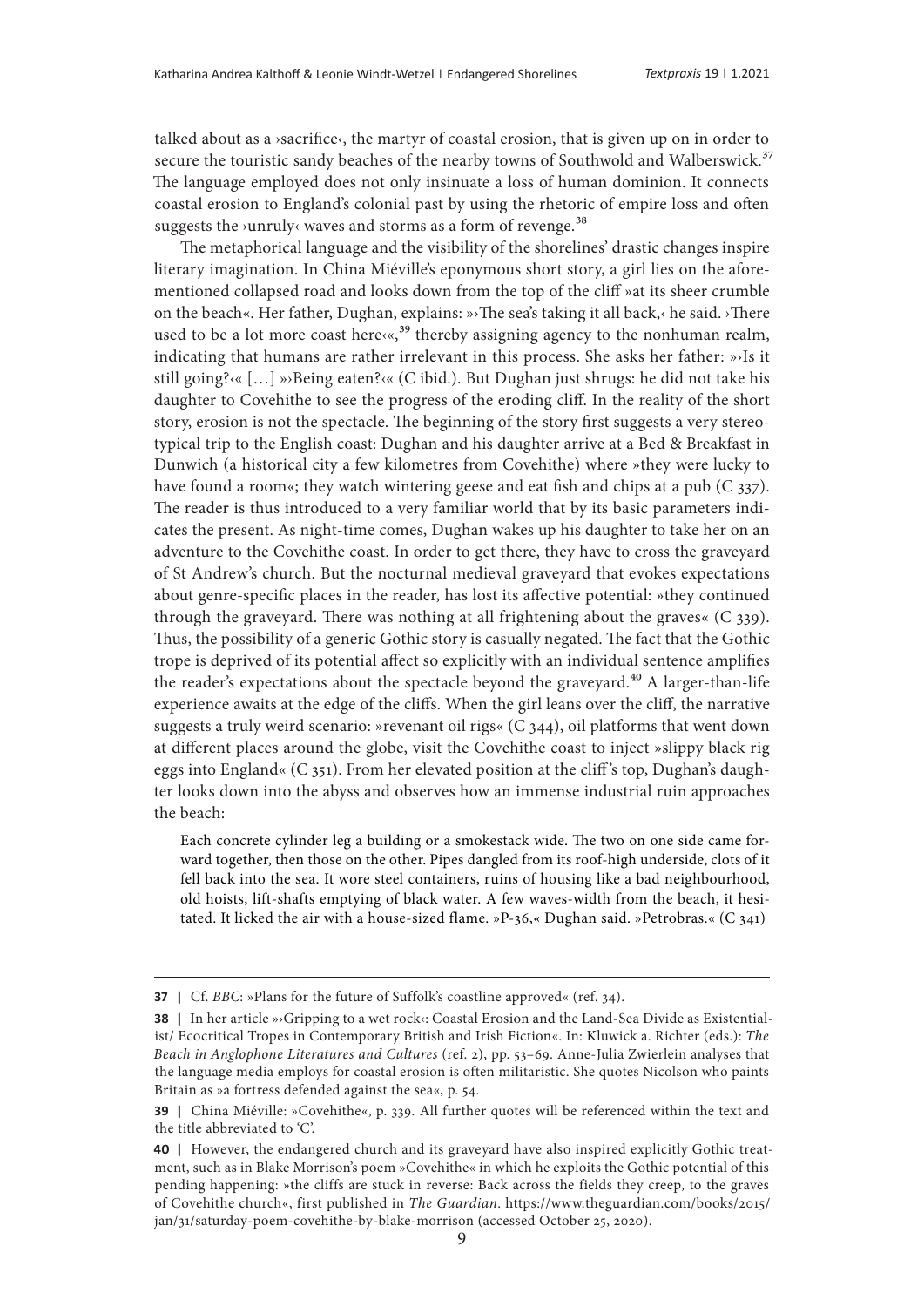When the narrative transcends its recognisable factual topography, it simultaneously exchanges its carefully created sense of local place for a global perspective. This global perspective is already present in the extradiegetic history of the Petrobras P-36: The Petrobras was the world's largest offshore oil drilling platform and sank in front of the Brazilian coast in 2001. The oil rig was an international cooperation; it was built in Italy and originally named ›The Spirit of Columbus‹, cynically aligning the oil industry to colonial quest, and was installed offshore northeast of Rio de Janeiro. In the presence of the short story, Dughan assures his daughter that no one died when it sank.<sup>41</sup> His confident remark implies that Dughan has a deeper knowledge of the happening at the Covehithe coast. As is then revealed, this is not the first time that he witnesses an oil rig operation.

The arrival of the oil rig at Covehithe also changes the narrative tone. The next paragraph in the story reads like a reportage from a global battlefield, where all the oil rigs that have drowned in the sea resurface to come at the shores of the world from Canada to Australia, among them the Rowan Gorilla I and the Sea Quest. The reader further learns that Dughan served as a soldier in the UNPERU, »the UN Platform Event Repulsion Unit«, a governmental organisation composed of an array of human expertise: »scientists, engineers, theologians and exorcists, soldiers, veterans…« (C 344). Dughan does not share these stories with his daughter, and she has only minor insight into her father's history with the returning oil rigs. When the narrative switches back into the present, the oil rig has already come close:

The rig. It closed on her and she stopped breathing. It came near enough that she felt the envelope of cold air it brought, smelt abyssal rot and chemical cracking. Spray hit her. The weary factory's spray. It giant-walked by her hiding place sending all those Suffolk birds away, hauled into the fens to squat like a monument that had always been there. (C 348)

Despite the immensity of the industrial ruin, it does not seem to be fear but rather suspense that makes the girl hold her breath. She tries to get even closer to the platform to watch the oil rig drill into the coast to inject its eggs while her father watches her: »She was pressed against one of the dead trees. Beyond her was Petrobras, like a failed city block. He went to her, of course. Exhilarating to exit the cover. He was quickly there, looking with her through barkless branches«  $(C_347)$ . The presence of the oil rig, for the father too and despite his better knowledge, sparks curiosity rather than outright horror, the latter of which would have led to emotions of panic and an urge for action. While the language renders the oil rigs monstrous and indicates their threatening potential, the response by the protagonists breaks with evoked expectations. If watching the oil rig's animalistic behaviour is an »exhilarating« experience, this rather speaks to a Romantic sense of the sublime. Watching oil rigs may be more exciting, yet not too different from when they were still watching geese in nearby Dunwich. Again, the affect of established genre aesthetics is explicitly negated or, at least, mitigated on the plot level. The implied comparison between bird watching and oil rig watching fashions the two protagonists as nature enthusiasts. Yet, what they are observing implies the beginning of a new evolutionary process: The revenant oil rigs that have been »wandering at the bottom of the world« (C 350) have taken a next step in their ›biological‹ evolution, a new life form

**<sup>41</sup>** In reality, the two explosions that led to the sinking of the P-36 killed eleven people and injured hundreds more. Cf. the official report of the Agência Nacional do Petróleo: »Analysis of the Accident with the Platform P-36«, July 2001. [http://www.anp.gov.br/images/EXPLORACAO\\_E\\_PRODUCAO\\_](http://www.anp.gov.br/images/EXPLORACAO_E_PRODUCAO_DE_OLEO_E_GAS/Seguranca_Operacional/Relat_incidentes/Analysis_of_the_Accident_with_the_Platform_P-36.pdf) [DE\\_OLEO\\_E\\_GAS/Seguranca\\_Operacional/Relat\\_incidentes/Analysis\\_of\\_the\\_Accident\\_with\\_](http://www.anp.gov.br/images/EXPLORACAO_E_PRODUCAO_DE_OLEO_E_GAS/Seguranca_Operacional/Relat_incidentes/Analysis_of_the_Accident_with_the_Platform_P-36.pdf) [the\\_Platform\\_P-36.pdf](http://www.anp.gov.br/images/EXPLORACAO_E_PRODUCAO_DE_OLEO_E_GAS/Seguranca_Operacional/Relat_incidentes/Analysis_of_the_Accident_with_the_Platform_P-36.pdf) (accessed October 31, 2020).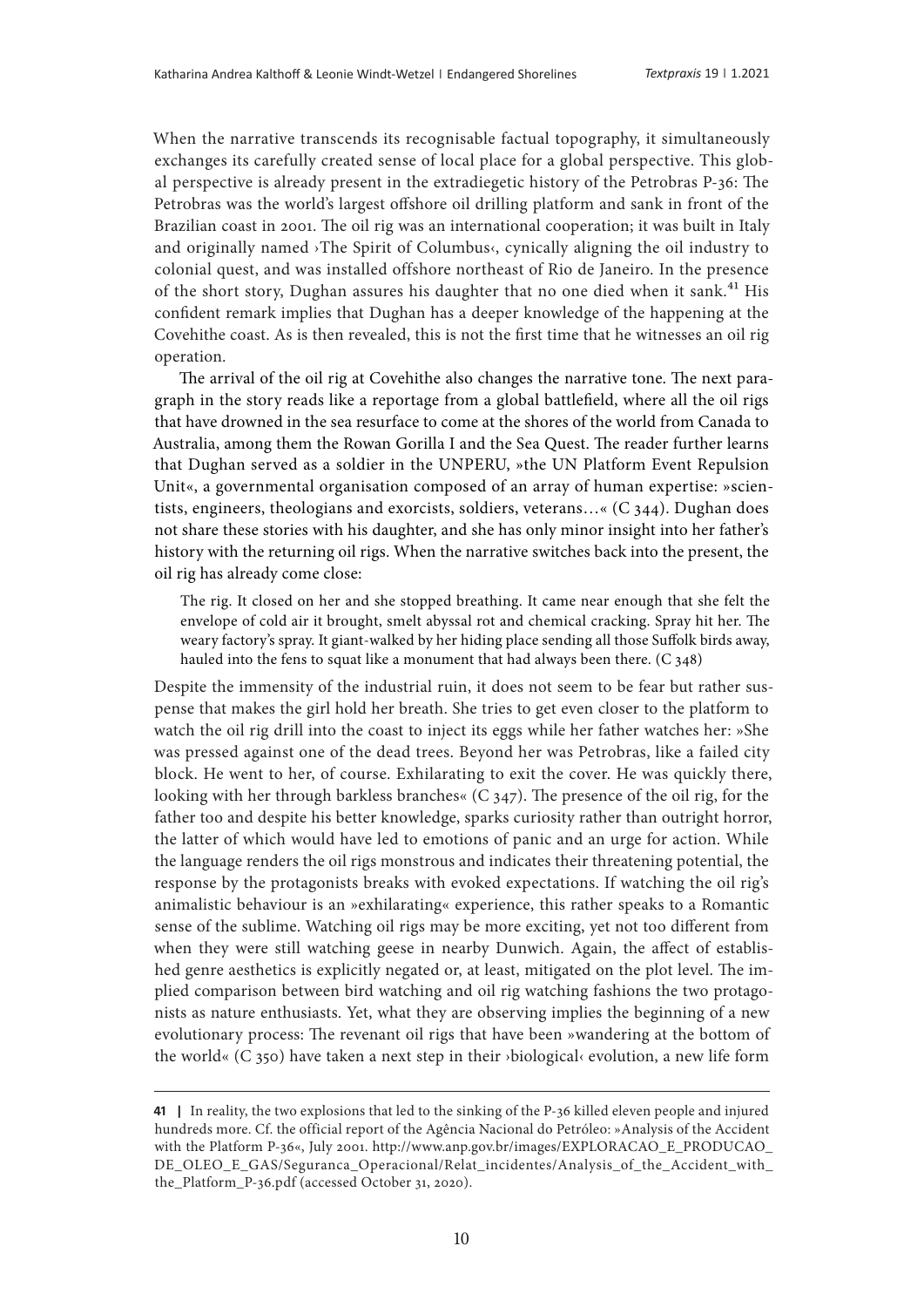arising from industrial ruin. This reconnects the shoreline to its integral role in the history of life on earth itself that originated in the sea before populating land. In the 19th century, it was the observations of »littoral space – beaches, cliffs, eroded rocks, submarine forests« that ultimately formed the basis for Darwin's evolutionary theory.42 Miéville's short story suggests that a new form of evolution may set out to replace the ›pride of creation <. The drilling oil rig at the Covehithe coast symbolises the human cause behind its drastic erosion, an aspect that seems irrelevant to the protagonists.

The endeavour of oil rig watching is abruptly interrupted when Dughan and his daughter are caught by a guard who first appears more intimidating than the oil rigs: »You move and I'll fucking kill you« (C 349). After searching the two and finding only the minimal equipment of the regular night wandering nature enthusiast, »binoculars, torch and cameras« (C 350), the guide changes his tone. Instead of sending them away or arresting them, he invites the girl to the local kids' club: »›They have activities and that‹« where »›you can see the eggs on a live feed. They'll be digging down to them and they'll put cameras and thermometers and whatever. Sometimes you can even see movement through the shells. And there's colouring books and games and that‹« (C 349-350). The guard's reaction and invitation imply that they have stepped into a wildlife sanctuary where it is not his task to protect other humans from the oil rigs but the other way around. The carefully constructed dystopic scenario is taken *ad absurdum*: In the face of monstrous oil rigs that have come to life and breed at the coast, humans will still stick to a capitalist culture that turns even their self-made doom into a tourist spectacle. This critique again resonates with the way in which Covehithe is being advertised, as a place that tourists should visit regularly, just to see it disappearing. As Gladwin concludes on the employment of irony in Miéville's story: »Part of the absurdity of catastrophe is that people want to watch their own annihilation as a skewed form of entertainment. Oil dispersed in space and through the nonhuman continues to be a spectacle as much as a cause of planetary ruin« $43$  Only at the end of the short story, it gradually dawns on the girl that the oil rigs may not share human priorities. The cause of her concern is a story about a dog that was kicked by a breeding oil rig. While the story as a whole suggests that the rigs could ultimately extinguish humanity, ironically, it is the story of the injured dog that evokes unease about the invasion of Petrobras.

What is menacing about Miéville's story is not the loss of agency but the loss of affect. Despite its humour, Miéville's »Covehithe« is far from being a ›funny‹ story. When irony occurs, it radically breaks with the reader's expectations that the threat of revenant oil rigs will be acknowledged and reacted to by the protagonists. Instead, it leaves the reader over-aware of his\*her observing status, in a state of paralysis. It is a bitter satire on how humanity has been taken over by its own fatal capitalist creations that have become too strong to act on despite better knowledge and judgement. Miéville draws up the scenario of a world in which neither emotions of nostalgia nor solastalgia have led to environmental action. It is, quite literally, a trip to the edge of environmental catastrophe, excessively fashioned through the drastic example of oil drilling platforms, their monstrous aesthetics and the suggestion of Gothic horror, all deprived off affect by framing it as a touristic adventure.

**43 |**  Gladwin: *Ecological Exile* (ref. 5), p. 192.

**<sup>42 |</sup>**  Ursula Kluwick a. Virginia Richter: »Introduction: 'Twixt Land and Sea«. In: Kluwick / Richter: *The Beach in Anglophone Literatures and Cultures* (ref. 2), pp. 1–36, here p. 5.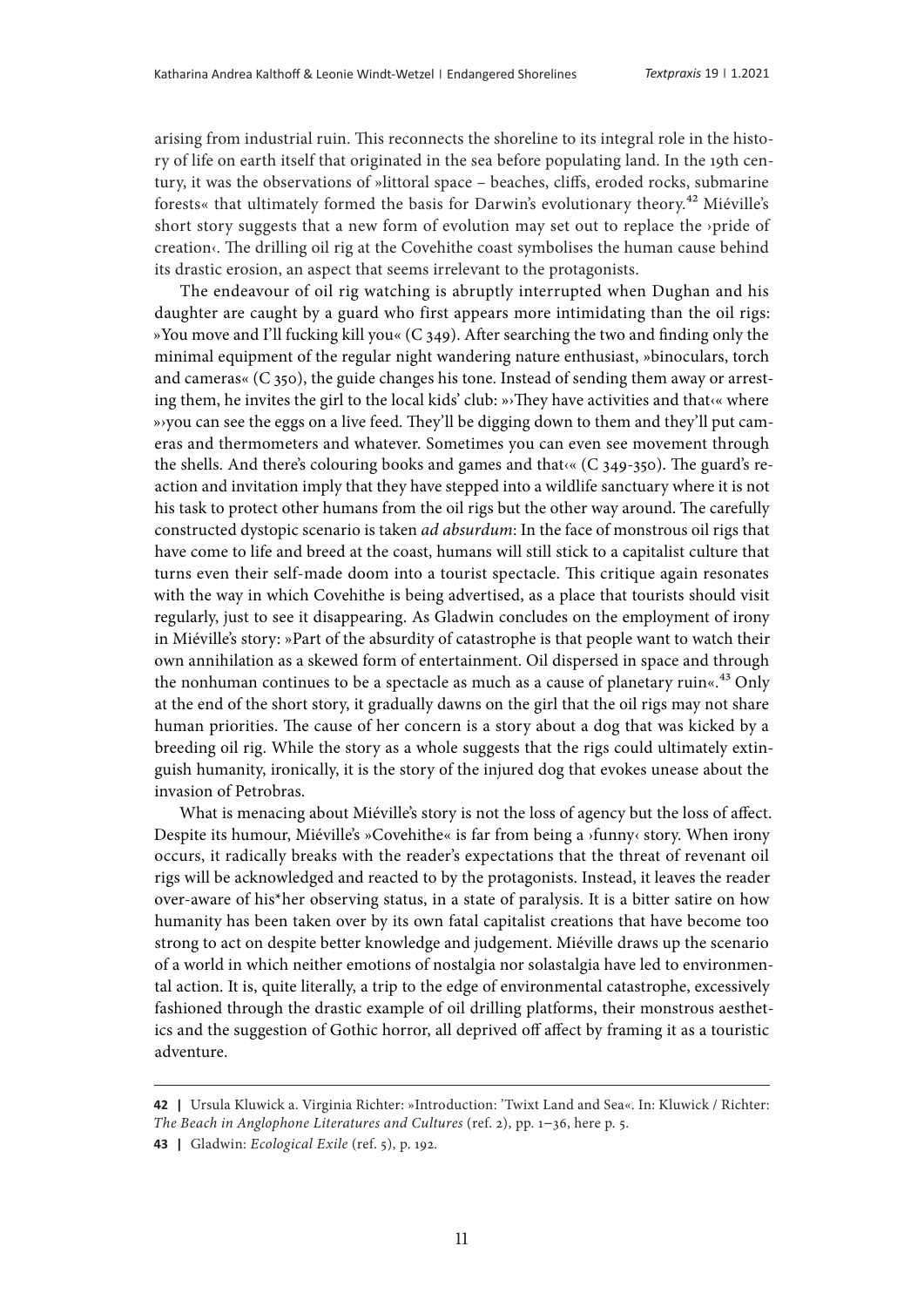At the end of the story, its irony is again emphasised when Dughan turns around to look up to St Andrew's Church, thereby exchanging the virtual scenario for the sight of the »remains of a grander church fallen apart to time and the civil war and to economics, fallen ultimately with permission«  $(C_{351})$ . The early seventeenth century Anglican church, built into the ruins of a medieval church, enjoys all the national prestige: it is listed as national heritage and protected by the Churches Conservation Trust.<sup>44</sup> However, the receding shoreline that threatens it has an official ›NAI‹ (No Active Intervention) status, and is estimated to be ›lost to the sea‹ by 2100 at the latest. In conclusion it may be said that the characters' lack of affect in the face of catastrophe illustrates an eroding sense of cultural identity, present in an inability to understand the subject as part of the whole. Cultural imagination does not exceed the cliff 's edge and does not allow for a deeper understanding of the complexities of the Anthropocene even while looking out through binoculars, watching birds, or revenant oil rigs.

#### *2.2 »Was she wrecked by the storm or did she raise it?« – The Revenge of the Irish Lady in Alison Littlewood's »The Headland of Black Rock« (2018)*

In Alison Littlewood's »The Headland of Black Rock«, the protagonist is a hubristic aging actor whose pronounced nostalgia revolves only around his former fame. He visits the Cornish coast, more specifically Land's End, the westernmost tip of England, in search of recovery and isolation.<sup>45</sup> When he arrives at his holiday retreat, he reacts to the hospitable landlady with hostility: »She was grey and worn out and I wanted only to dismiss her«.46 Yet, despite his apparent superiority, his ego quickly reveals as fragile: »Had she not realised who I was? I felt a sudden urge to flip through the magazine and show her, to point out that I'd been in a movie, for fuck's sake. How could she think I'd be interested in her?« (HoBR 261). As becomes obvious from the quotes above, the protagonist is also the narrator in this short story. While the fact that he is so unlikeable complicates identification, this narrative situation turns the protagonist's development over the course of the story into an immediate experience. His hubris affects various levels: he considers himself superior to the surroundings that should only serve his recreation, he is superior to the touristic turmoil that he encounters on the Cornish coast but that he is simultaneously a part of. He is so self-absorbed that he feels a disconnection to everyone and everything around him, ultimately including himself.

**<sup>44 |</sup>**  Cf. *Visitchurches.org*, [https://www.visitchurches.org.uk/visit/church-listing/st-andrew-covehithe.](https://www.visitchurches.org.uk/visit/church-listing/st-andrew-covehithe.html) [html](https://www.visitchurches.org.uk/visit/church-listing/st-andrew-covehithe.html) (accessed October 31, 2020).

**<sup>45</sup>** | The irony is perfect since the coast of Cornwall is one of the most popular touristic places in England and stereotypically celebrated for its recreative powers.

**<sup>46</sup>** | Alison Littlewood: »The Headland of Black Rock«, p. 260. All quotes from the short story will henceforth be referenced in the main text and abbreviated to ›HoBR‹.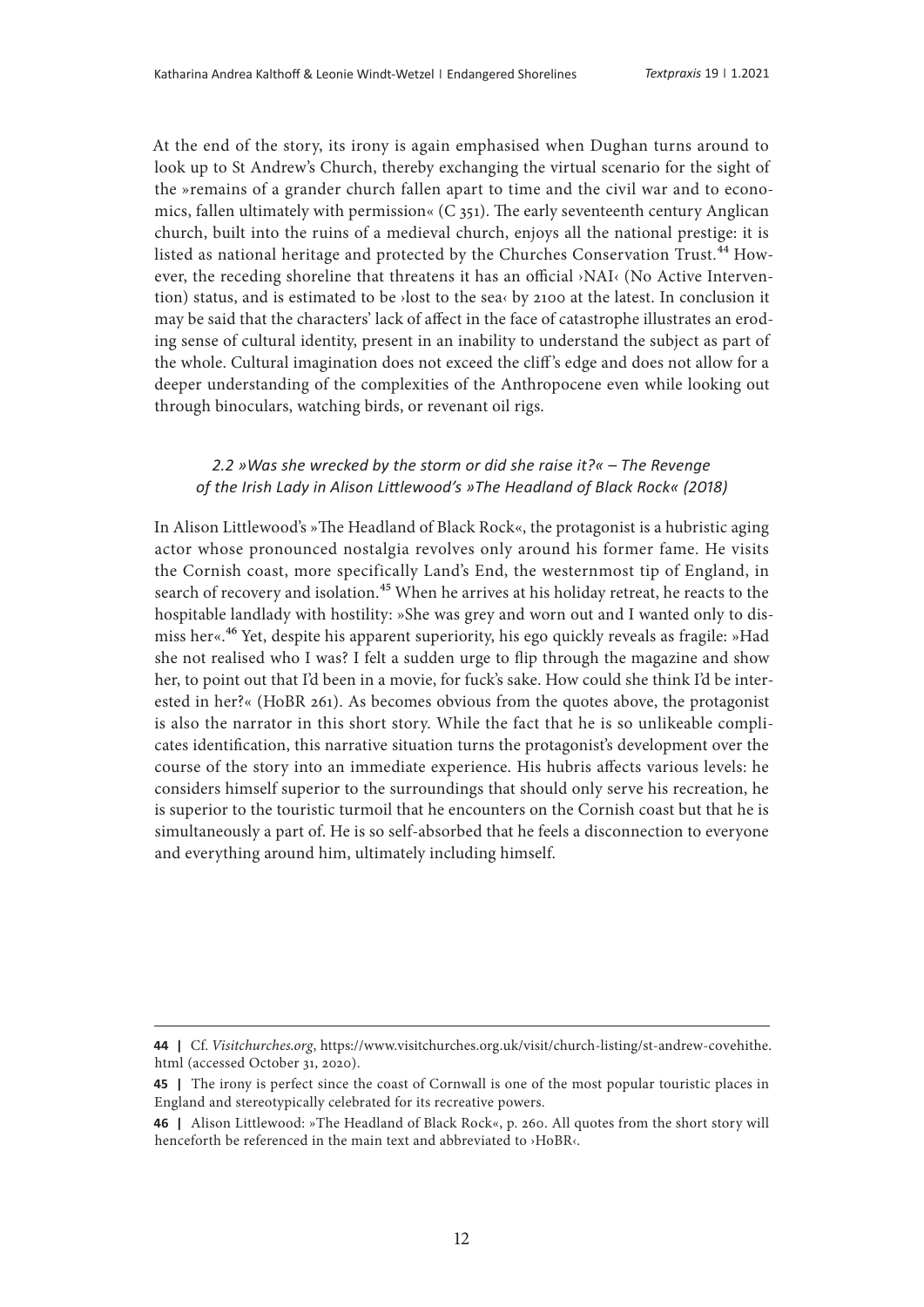The relentless narcissism through which he defines himself against everyone else and his desperate longing for a glorious past is reminiscent of an equally narrow and defensive ideology: nationalism. As Krishan Kumar writes in *The Making of English National Identity*, »such self-absorption, such narcissism, is natural to nations. It is indeed one of the main constituents of nationalism. Nationalism proclaims the unique character and destiny of each and every nation«, they all lay »claim to exceptionalism and exclusivity«.<sup>47</sup> Littlewood's short story, published in the midst of the contested negotiations after the Brexit decision, engages with the destructive force behind such misplaced selfishness.<sup>48</sup> Reading the short story with this allegory in mind makes apparent how ›Brexit vanities‹ bear a disconnection to the environment and impede a global perspective.<sup>49</sup>

Again, an accurate topography, this time of a famous strip of the Cornish coast, poses the factual basis that is transgressed by the shore, that is by its very nature a transitional space. Only there, temporality and sense of place may resolve to negotiate the hubristic character of the protagonist. In the beginning of the short story, the narrator witnesses the power of the Irish sea: »The sea shattered against the rocks, sending up spume that dampened my skin and booming echoes that resounded around the cliffs« (HoBR 259). The latter sentence creates the impression of a resonance chamber and metaphorically establishes the bay as an arena or theatre. Indeed, the bay has a dramatic story to tell. A dead seagull had its throat ripped open by another animal. The narrator is disgusted by the sheer brutality of the scene: the seagull has not been eaten and was apparently killed only for the sake of killing. His values are tested when he spots a dying chick on the cliff: »It was large but ungainly, its feathers nothing more than fluff. I searched its bright black eyes for some expression I could recognise, but they were alien to me. As it shuffled along the rocks it revealed a malformed left foot, like a half-melted candle, and I knew then that it would die« (HoBR 259). The narrator denies the possibility of sentience in birds, it becomes obvious that in his opinion, sentience is only possible in humans. This stands in contrast to his decision not to help the bird, thereby making himself accomplice to his reproach: »I imagined them to be cold, ravening creatures, no affection in them« (HoBR 259).

In the first two paragraphs of Littlewood's story, the reader experiences the vulnerability and hostility of nature at the same time through the estrangement of the narrator. The moral responsibilities behind his inaction are negotiated when the fate of the chick is repeated in the Cornish mythology of the Irish lady, a folklore vernacular that is spun around a rock between Sennen Cove and Land's End that looks as if a mermaid is kneeling on its top. At first, the narrator dismisses it as »only a rock, only a story« (HoBR 263) but becomes interested in it after an encounter with a mysterious woman that leaves a lingering impression on him. Having spent the night with her, his initial ignorance towards the mythology of the place begins to change. When he reads about it in his holiday retreat, he learns that once there was an Irish lady who survived a shipwreck and clung to a rock; but bystanders watched her die instead of helping her. Engaging with the story of

**<sup>47</sup>** | Krishan Kumar: *The Making of English National Identity*. Cambridge 2003, p. 21.

**<sup>48</sup>** | For a deeper discussion of the interplay between narcissism, colonial mindset and empire nostalgia present in the Brexit debate, cf. Kögler, Malreddy a. Tronicke: »The colonial remains of Brexit: Empire nostalgia and narcissistic nationalism« (ref. 32).

**<sup>49</sup>** | After the Brexit referendum, critical responses in politics and the media have framed Brexit as a ›vanity‹. Thereby suggesting a tendency in politics to subordinate all other interests to the nationalism present in the decision and negotiations. Cf. Philip Stephens: »Britain is being held hostage to Theresa May's Brexit vanity«. In: *Financial Times*, February 14, 2019. [https://www.ft.com/](https://www.ft.com/content/7a7782c8-2f8f-11e9-ba00-0251022932c8) [content/7a7782c8-2f8f-11e9-ba00-0251022932c8](https://www.ft.com/content/7a7782c8-2f8f-11e9-ba00-0251022932c8) (accessed October 31, 2020), or the interview with the Brexit-critical leader of the socialist Irish party Sinn Fein: »Sinn Féin leader: ›Brexit is a Toryconceived vanity‹«. In: *BBC*, June 15, 2018. <https://www.bbc.com/news/av/world-europe-44500778> (accessed October 31, 2020).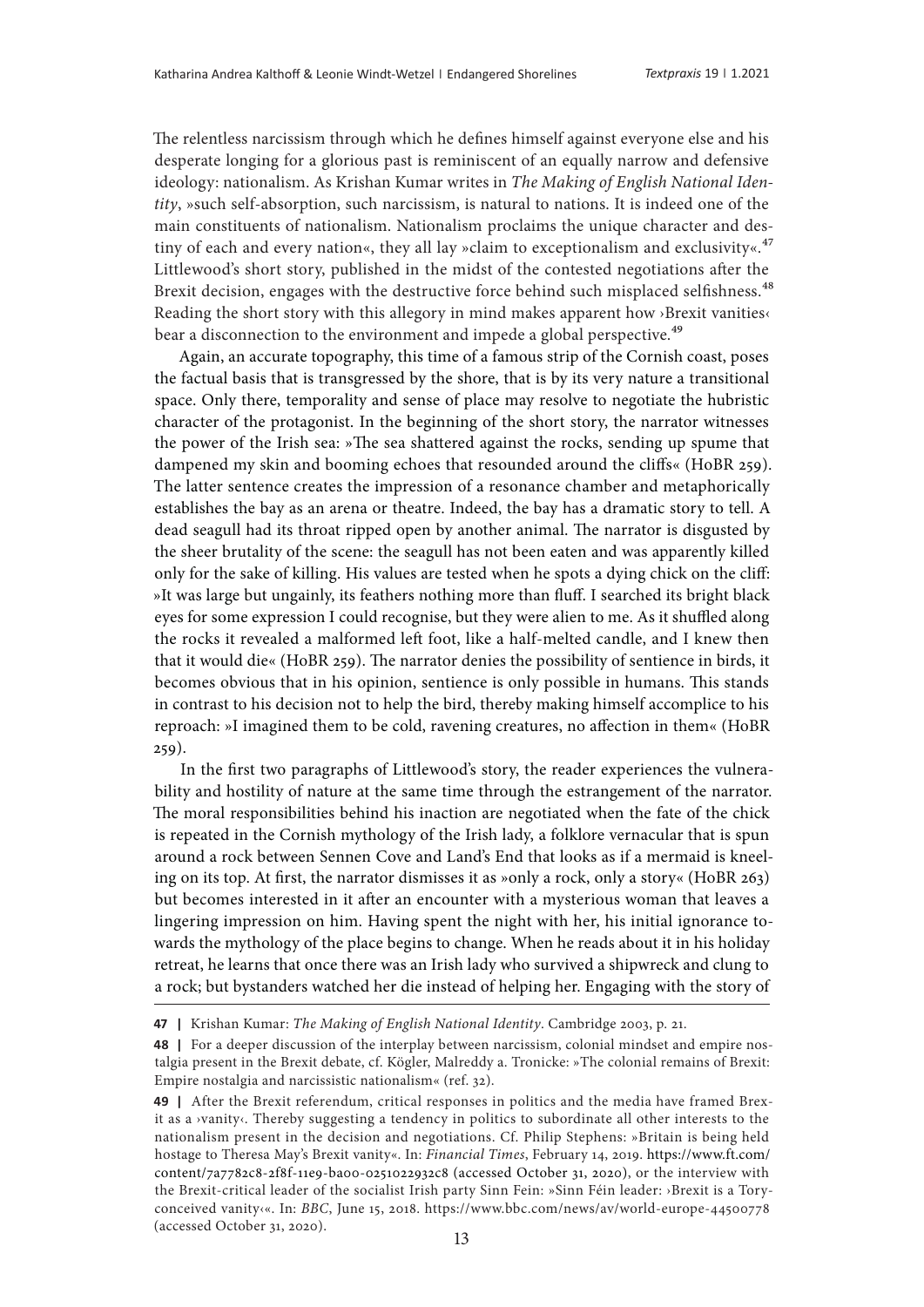the Irish Lady rock starts a process of self-reflection in the narrator. On returning to the cottage after his nightly adventure, his contemptuous attitude develops into a keen interest: »I wondered again about the Irish Lady. If a woman could turn into a stone, why not a mermaid or something else?« (HoBR 270). The short story strongly emphasises folklore as a way of looking back into the past and a way of looking in. On the plot level, it enables thus an engagement with identity present in the challenged self-image of the narrator. Simultaneously, on the narrative level, the local folklore vernacular lends an authentic appeal to the place: it integrates the reader's experience with folklore which is mediated through the, at first, sceptical protagonist who gradually becomes more susceptible for the mythology of the Irish Lady rock.

Increasingly, the mythology of the place permeates the aesthetics and structure of the narrative and assumes agency over the protagonist. His change becomes observable through the way he perceives the horizon throughout the story. In the beginning and while inside his holiday retreat, he flips through a magazine and finds an unflattering paparazzi shot of himself among other ›older‹ actors. Angry at this sight, he throws the magazine away and only calms when looking outside the window: »I looked beyond the cliff edge to the grey sea, the grey sky, all the miles and miles of nothing, and took deep breaths until I calmed« (HoBR 262). The insistence on the repeated grey colour implies that the narrator cannot read what he is looking at. Sky and sea mirror each other but without vision for a horizontal line that is explicitly negated by the endless >nothingness‹ that he sees before him. The intractability constructed by this featureless aesthetic calms the narrator. He projects himself onto the grey surface but sees only a part of it, metaphorically as well as literally since he observes the seascape only through the limited frame of the window. After his impressive encounter with the mysterious woman, he stands outside at the bay and his perception changes completely:

I waited and I watched. The Irish Lady bathed in the cold waves. The chick wasted away on the cliff. Nothing changed except the sea. I saw now that it held countless colours within it; ever-changing moods; innumerable faces. I couldn't take my eyes from it. I barely drank or ate and I'm not sure I thought of anything else, didn't care as time began to skip. (HoBR 269)

Again, there is an emphasis on ›nothing‹. But this time, this negation is directed towards everything apart from the sea and makes something else emerge. Now, the intractability present in the moods and ›innumerable‹ faces does not calm him but excites a longing for the sea. The narrator suddenly feels guilty for his inaction: »I had been watching it *die*. It seemed suddenly important, this thing I could have saved, some little good that I could have done with my life, and I started towards the door« (HoBR 272, orig. emphasis). Outside, the protagonist sees a clear way ahead of him, which is expressed aesthetically by an interplay of the absence and presence of light: »foam marked the meeting of wave and rock; moonlight formed a path into the sea, but all else was dark« (HoBR 272). He follows the path which marks the ultimate fulfilment of his transformation as he is literally consumed by the place's mythology when ›she‹ drags him into the sea without showing compassion: »She wasn't even looking at me any longer. There was no fascination in watching me die« (HoBR 274). Instead of developing into a human being of heightened environmental awareness, his suggested process of self-reflection reveals as a process of gradual disappearance. He does not give up his static yet self-assured identity in favour of a more dynamic one, instead, identity quite literally dissolves, or, erodes here.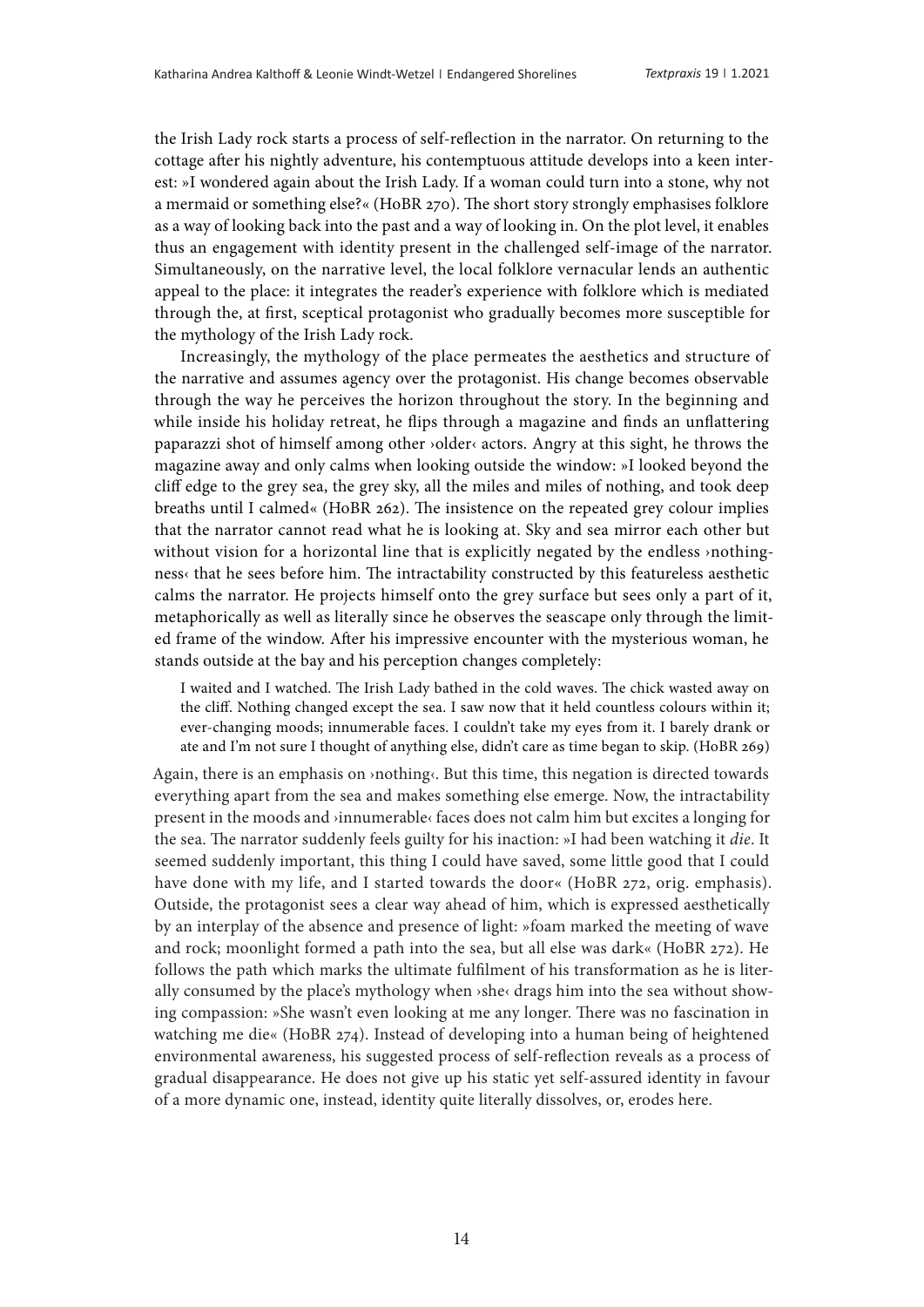Littlewood's short story offers a strong commentary on the way in which self-absorption prevents the acquisition of a global perspective and numbs sensitivities for history and identity from which responsibilities arise. It symbolises the alienation from nature; a lack of grief for its changes, a lack of solastalgia, held back by a preventing kind of narcissistic nostalgia. When a sense of solastalgia is ultimately suggested by his late regret, the protagonist has already been consumed by the place. Likewise, the Irish Lady folklore and the memory of not helping her while there was still a chance also contains a moral connection to the climate crisis. It presents as an allegory to the endangered shoreline, that is, together with the narrator, slowly being ›reclaimed‹. Furthermore, the short story criticises the jingoism present in the Brexit debates and the implied hegemony of England over the rest of the British Isles as a nostalgic, outmoded, and ultimately destructive self-image. With the historic frame of England's colonial past with Ireland, the story suggests nationalism as a preventive ideology that provokes the motif of revenge on the plot level; but revenge also features prominently in the mythology of the place. If one reads the Irish Lady rock as a national symbol for Ireland, as Mother Ireland, she represents the guilt resulting from the colonial past; she mediates between coloniser and colonised. The historic dominance of England is ultimately questioned in the story when the narrator reflects on the agency of the Irish lady and her fate: »Was she wrecked by the storm or did she raise it?« (HoBR 271).

# 3. Haunted by the Past and Threatened by the Future – Irish and Northern Irish Place between Nostalgia and Solastalgia

The agentive force of landscape has a long tradition in Irish literature. Due to the country's history of invasion and resulting territorial conflicts, the resistance of the landscape to foreign attacks developed into a prevalent motif in Irish writing from early founding myths onwards and was employed to invigorate Gaelic cultural heritage and strengthen Irish national identity.50 In Ireland, as elsewhere, territorial hegemony always also involved a contention over imagined place and is thus reflected in cultural artefacts such as literary texts. Thus, Irish literature has always been closely concerned with the environment and with related place attachment or sense of place in regard to personal as well as cultural identity.

Ireland and Northern Ireland continue to be affected by territorial conflict in many ways. The island is still divided by a physical national border as well as several ideological borders. Estrangement does not only persist between Northerners and Southerners, but also between Catholics and Protestants on either side of the border as well as between the

**<sup>50 |</sup>**  A prominent example of a compilation of place lore or so-called dinnseanchas, is the *Leabhar Gabhála* (also called *The Book of Invasions*), a collection of poems and prose from different times and sources, first compiled in the 11th century. Ethnic constellations of the people of Ireland and the question of when a distinct Irish nation has been formed are thoroughly discussed in the *Leabhar Gabhála.* Thus, the book serves as an early example of the close connection between writing, place, and national identity in Ireland. This connection was perpetuated by the Irish Bards throughout the Early Modern Period and has also repeatedly been taken up by poets in modern times, for example by William Butler Yeats during the Celtic Revival movement in the late 19th and early 20th century and, arguably, by Seamus Heaney in the context of the Northern Ireland conflict. Cf. Leonie Windt-Wetzel: *Modelling Rural and Urban Place in Post-Ceasefire and Post-Agreement Northern Irish Narrative Fiction*. Trier 2020, p. 6.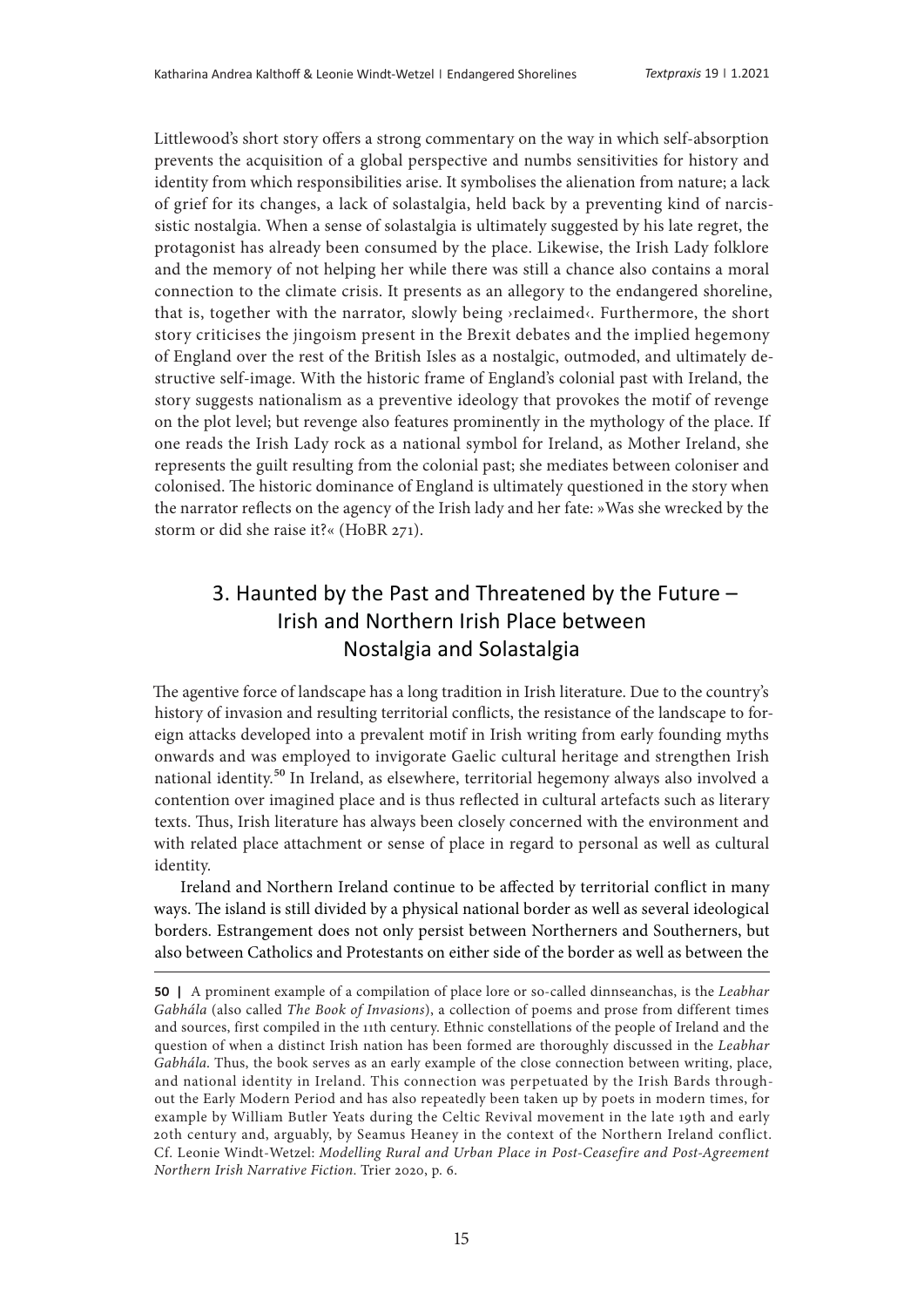rural and the urban population, and between older generations, who grew up in the early years of partition and lived through the Northern Ireland conflict, and young people, who were born into the difficult legacies of a post-conflict society, which inflicts a shadow on their identity as young Europeans. Economic anxieties, especially since the financial crisis of 2008, as well as a rebound of identity politics in recent years, also in connection to Brexit, further complicate matters.

Spatial concerns currently negotiated in Irish literature are, for example, the housing crisis since the end of the Celtic Tiger $51$  and the related emergence of so-called ghost estates (Republic) as well as the continuing demarcation of place and other socio-spatial legacies of the Troubles (Northern Ireland). With the exception of poetry, Irish literature, despite its keen awareness to spatial change, has not dealt extensively with ecological concerns yet; nor has it comprehensively been read from the perspective of ecocriticism or the environmental humanities.<sup>52</sup> Global warming and the severe effects it has on Irish shorelines<sup>53</sup> at first glance remain largely unaddressed in Irish writing, both North and South. At the same time, feelings of nostalgia as well as solastalgia<sup>54</sup> do play a central role and can be considered as one of the most prevalent themes in recent Irish and Northern Irish narrative fiction.<sup>55</sup>

Taking a closer look at Irish and Northern Irish short stories, the following analysis argues that in the Irish context, nostalgia and solastalgia as dis-eases have a long prehistory, which has an impact on perceiving and handling the effects of climate change as well as addressing these effects in cultural discourse. Present and future ecological threats such as coastal erosion and rising sea levels have to be viewed in relation to past traumas and their legacies inflicted by territorial change including British settlement, the famine

**<sup>51</sup>** Period of economic growth in the Republic of Ireland from the mid-1990s to the late-2000s.

**<sup>52</sup>** | Malcolm Sen in »Irish Studies at a Time of Climate Change and Sovereignty Loss«. In: Malcolm Sen: *UCDscholarcast*, Series 11 Irish Studies and the Environmental Humanities (Winter 2014 / Spring 2016), n.p., identifies several reasons for the relative absence of ecocriticism in Irish studies, such as ecocriticism's alleged apolitical nature, its focus on the future rather than the past and its global perspective. He points to the prevalence of postcolonial, revisionist historical, and feminist readings that, in the eyes of many Irish studies scholars, do better justice to an analysis of Irish socio-spatial relations which are in many ways determined by its colonial past and preoccupied with questions of national and local identity. Given the imminent threat of climate change, he criticises these retrospective readings and argues the case for a more intensive engagement with environmental concerns and their economic and political dimensions in Irish studies.

**<sup>53</sup>** | For an overview of prognoses on sea level rise and erosion on Irish coasts, cf. e. g. [Climatechangepost.](http://Climatechangepost.com) [com,](http://Climatechangepost.com)<https://www.climatechangepost.com/ireland/coastal-erosion/> (accessed July 28, 2020).

**<sup>54</sup>** | While the term *s*olastalgia has only recently been coined and is mainly associated with the effects of global warming, the emotion it describes, namely distress caused by negatively experienced environmental change, precedes it by far. As Glenn Albrecht notes in *Earth Emotions*, the experience of solastalgia is »ancient and ubiquitous« (p. 40) and can be caused by any chronic transformation that presents »an attack on one's sense of place« (p. 38), e. g. colonisation, war, coal mining, land clearing, deforestation, or gentrification (cf. p. 39). In Ireland, the grief caused by the unwanted transformation of home environment, for example, through extensive deforestation during British plantation in the 17th century, has so far been subsumed under the term nostalgia. In future discourse on place in the Irish cultural imagination it might prove beneficial to embrace the nuancing offered by Albrecht's neologism to differentiate between nostalgia in the context of displacement, emigration, or retrospective idealisation, and solastalgia in the context of place-based distress experienced at home.

**<sup>55</sup>** | This is true for a great number of Irish and Northern Irish texts. Some examples are Deirdre Madden: *One by One in the Darkness*. London 1996; John Banville: *The Sea*. London 2005; Kevin Barry: *City of Bohane*. London 2011; Glenn Patterson: *The Mill for Grinding Old People Young*. London 2012; as well as numerous short stories such as Joseph O'Connor: »The Breakers«. In: *The Stinging Fly* 37.2 (2017), n.p.; Méabh de Brún: »Liminal Bus Café«. In: *The Stinging Fly* 37.2 (2017), n.p; and, of course, the short stories analysed in this article.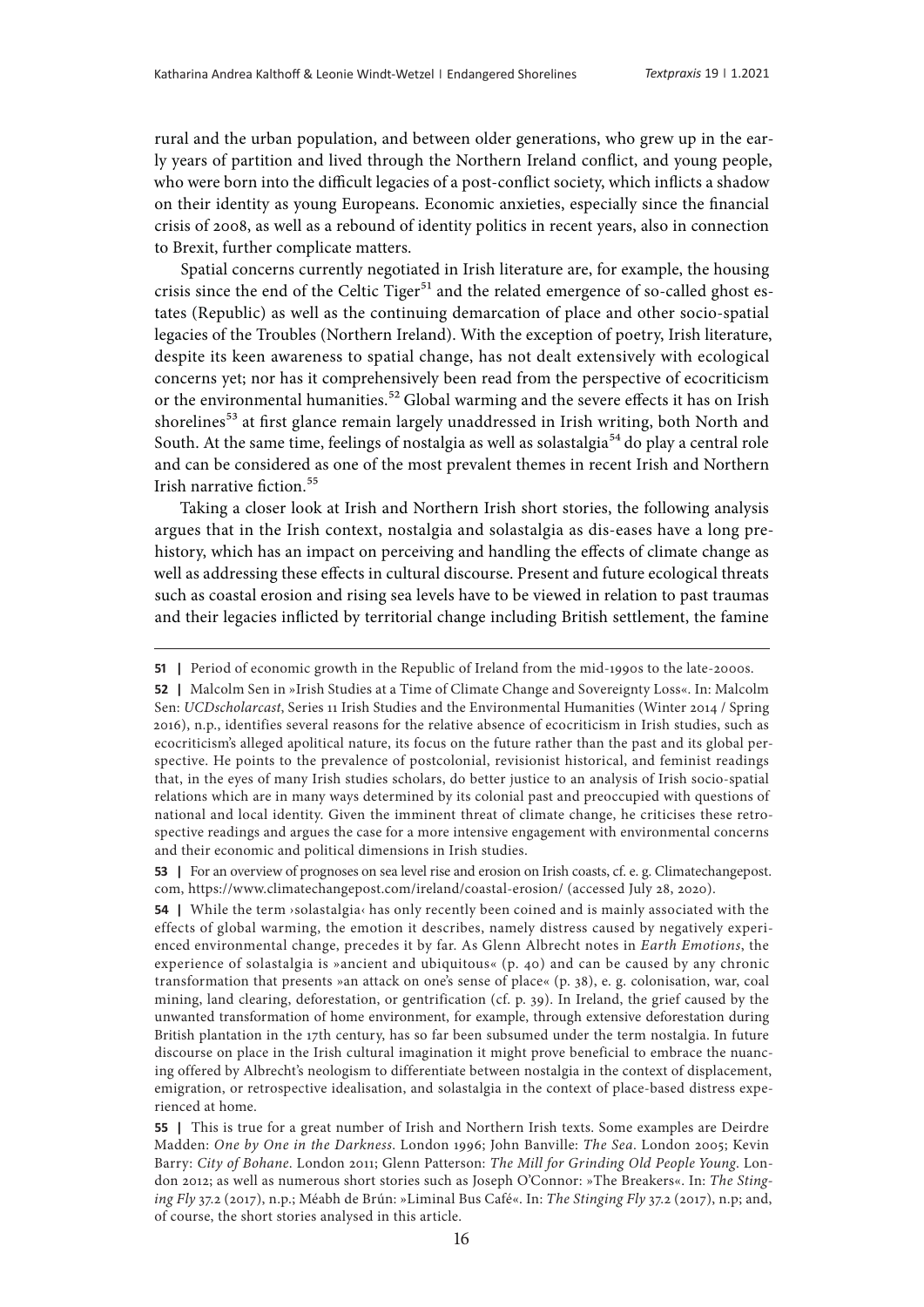of the 1840s and connected mass emigration, independence and the introduction of the Irish border, loss of agricultural identity, the Northern Ireland conflict, the economic and housing crisis as well as recent insecurities about the Irish border caused by the Brexit negotiations. Because nostalgia and solastalgia have been constant, culture defining emotions in Ireland for centuries, the newly arising ecological threats to the environment are perceived and narrated differently than in England.

In the following, a closer look will be taken at two short stories which make the complexities of (Northern) Irish solastalgia particularly visible by interweaving long existing socio-spatial conflicts with ecological threats. Kevin Barry's »Fjord of Killary« (2010) and Jan Carson's »Children's Children« (2016) have been chosen as two poignant examples which illustrate that Ireland is not just haunted by the past but also by the future and that these overlapping threats may lead to paralysis and fatalism but also enable national reconciliation and a new sense of community and solidarity.

#### *3.1 »Fjord of Killary« (2010) – The Politics and Poetics of Climate Change in Ireland's Rural West*

1648 was a year shy of Cromwell's landing in Ireland, and already the inn at Killary fjord was in business – it would see out this disaster, too. (FoK n.p.)

Kevin Barry's story »Fjord of Killary«<sup>56</sup> is set in the West of Ireland on the eponymous fjord in north Galway. The setting is significant for several reasons, not least because in the Irish cultural imagination, the West is associated with remoteness, origins, a precolonial idyll and anti-colonial resistance.<sup>57</sup> In the story, a provincial mind-set, scepticism towards strangers, especially from the city, and connected self-centredness as well as a strong belief in the imperishability of Killary in fact defines the local characters who make »a geography of the country by the naming of pubs« (FoK) and completely lack a global spatial imagination.

The story is narrated by Caoimhin,<sup>58</sup> a mildly famous poet with a writer's block, who has recently bought the fictional Water's Edge Hotel, a traditional Irish inn, located in the harbour of Killary to escape his exhausting city life and to find new inspiration for his poetry in the picturesque landscape of the fjord, which he longingly envisions: »the murmurous ocean… the rocky hills hard-founded in a greenish light… the cleansing air… the stouts peeping shyly from little gaps in the drystone walls« (FoK). The hotel appealed to him because of its traditional interior with original beams as well as the fact

**<sup>56 |</sup>**  Kevin Barry: »Fjord of Killary«, first published in *The New Yorker*, January 25, 2010. [https://](https://www.newyorker.com/magazine/2010/02/01/fjord-of-killary) [www.newyorker.com/magazine/2010/02/01/fjord-of-killary](https://www.newyorker.com/magazine/2010/02/01/fjord-of-killary) (accessed October 30, 2020). Quotes in this article are taken from this version and will be referenced to in the text as »FoK«. Unfortunately, no page numbers are given. A shortened version of the story is also part of Barry's short story collection *Dark Lies the Island*. London 2012.

**<sup>57</sup>** | Moreover, as Luke Gibbons has noted in Oona Frawley: *Irish Pastoral Nostalgia and Twentieth-Century Irish Literature*. Dublin 2005, a move or recourse to the West »is impelled by a search for community, a desire to escape the isolation of the self and to immerse oneself in the company of others«, p. 83. This motif becomes significant in the story's context of social reconciliation, as will be shown.

**<sup>58</sup>** | The name Caomhín is the original Irish form of the anglicised name Kevin. The meaning of the name is »noble birth«. In the context of the story, the name might allude to the protagonist's felt superiority, status as an outsider, and his colonial mindset despite being Irish.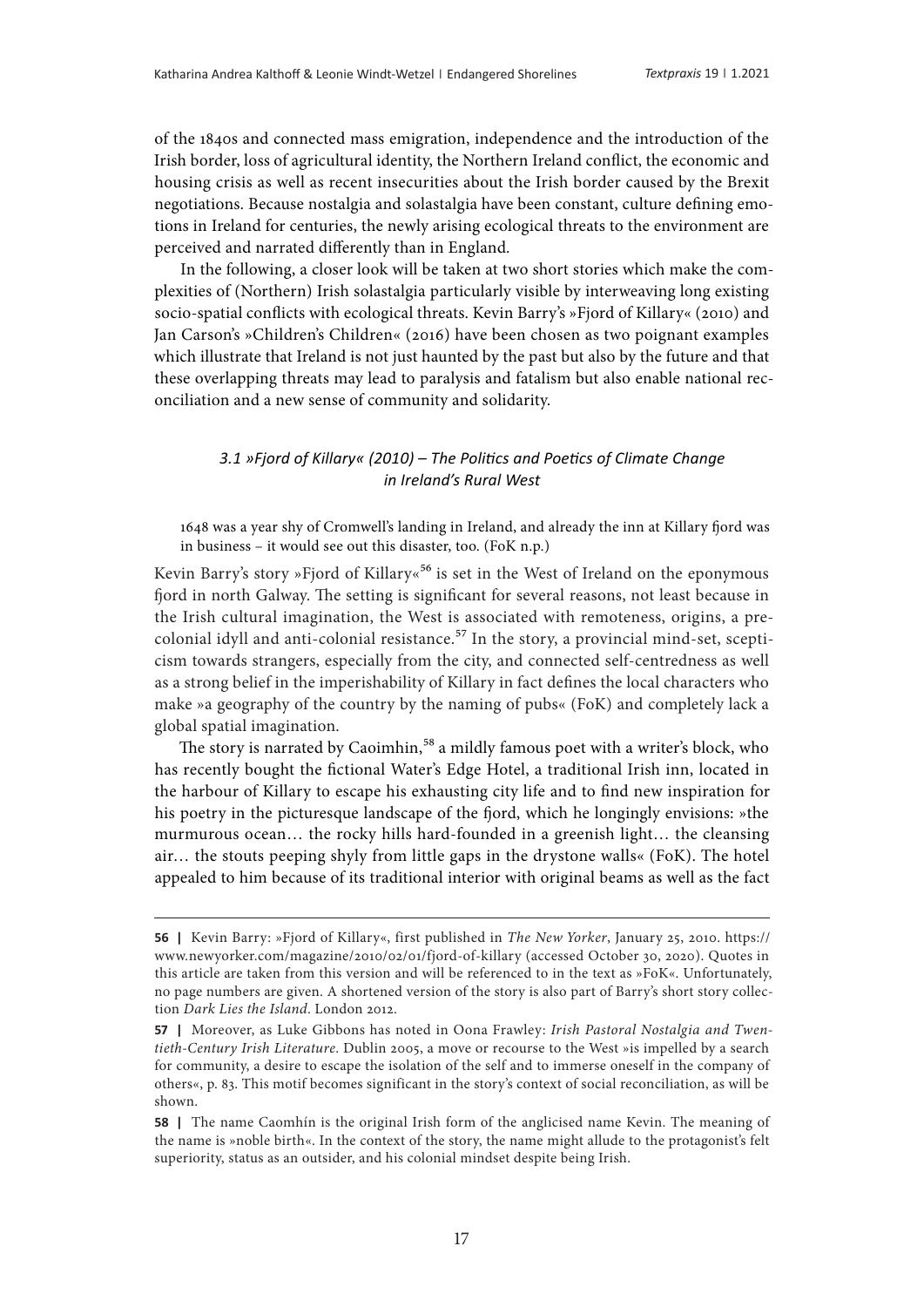that it was once visited by Thackeray<sup>59</sup> and he admits that »I had leapt at it. I was the last of the hopeless romantics« (FoK). However, as Caomhin increasingly realises, Killary is not the pastoral idyll he imagined but a precarious place, a »dismal little world« (FoK). The landscape turns out to be menacing rather than comforting and the hotel is described as forsaken, »listed westward […] in the direction of the gibbering Atlantic« (FoK) and set at the foot of the »depressing« Mweelrea mountain, whose »looming shape fill[s] almost every view from the Water's Edge Hotel« (FoK). The landscape of Killary eludes the Romantic processing of the narrator-poet. He develops an intense ecophobia<sup>60</sup> and his Romantic image of Killary turns into an anti-pastoral, Gothic, and apocalyptical one in which the colonial hauntings of the past meet with the dystopian environmental threats of the future as a flood ravages the fjord.

Caomhin feels excluded as the people of Killary regard him as »superior«, »a fretful blow-in […] simply not cut out for tough, gnarly, west of Ireland living« (FoK). The locals in turn are described by the narrator as »nutjobs« and »habitual country drinkers« (FoK), who do not pay attention to the rising waters as they sit at the hotel bar talking about the shortest routes to surrounding towns and their pubs. They are preoccupied with local concerns such as the state of the roads, the negative effects of tourism and immigration on Killary as well as diesel washing,<sup>61</sup> cross-border trade, and connected injustices. Their narrow, small-scale conception of the world is mirrored in the setting of the story, which is entirely set in the microcosm of the inn where Caomhin serves them Bushmills whiskey and Guinness stout. Derek Gladwin points out that the characters' »literal entrapment in the inn is caused by their inability to acknowledge the catastrophe looming around them [which] mirrors the larger issue of climate action – despite the obvious signs, action remains slow or non-existent, signalling the ultimate cost of a lack of imagination and foresight« $.62$  The insularity of the local inhabitants is clearly exaggerated by

**<sup>59</sup>** | William Makepeace Thackeray, the Victorian journalist and novelist, who travelled through pre-famine Ireland for four months in 1842 and wrote about his experiences and especially about the bad quality of food and of his lodgings in *The Irish Sketchbook* of 1842 in a humorous but at times also derogatory way.

**<sup>60</sup>** | In ecocriticism, ecophobia is defined as an irrational fear of or contempt for the natural world that is rooted in the loss of human control over nature in western culture. Cf. Simon Curtis Estok: »Theorizing in a Space of Ambivalent Openness: Ecocriticism and Ecophobia«. In: *Interdisciplinary Studies in Literature and Environment* 16.2 (2009), pp. 203–225. DOI: [https://doi.org/10.1093/isle/](https://doi.org/10.1093/isle/isp010) [isp010](https://doi.org/10.1093/isle/isp010) (accessed December 19, 2020).

**<sup>61</sup>** | Diesel laundering by criminal gangs has been a widespread national phenomenon in post-crash Ireland. The trade with inferior and cheaper (agricultural or industrial) diesel wrecks engines and puts legitimate garages out of business. Moreover, toxic waste sludge is produced and often dumped at the side of roads, the removal of which costs millions. For more information cf. Richard Curran: »The dirty business of washed diesel«. In: *Independent*, September 4, 2013. [https://www.independent.](https://www.independent.ie/opinion/analysis/richard-curran-the-dirty-business-of-washed-diesel-29549815.html) [ie/opinion/analysis/richard-curran-the-dirty-business-of-washed-diesel-29549815.html](https://www.independent.ie/opinion/analysis/richard-curran-the-dirty-business-of-washed-diesel-29549815.html) (accessed October 31, 2020).

**<sup>62 |</sup>**  Gladwin: *Ecological Exile* (ref. 5.), p. 203.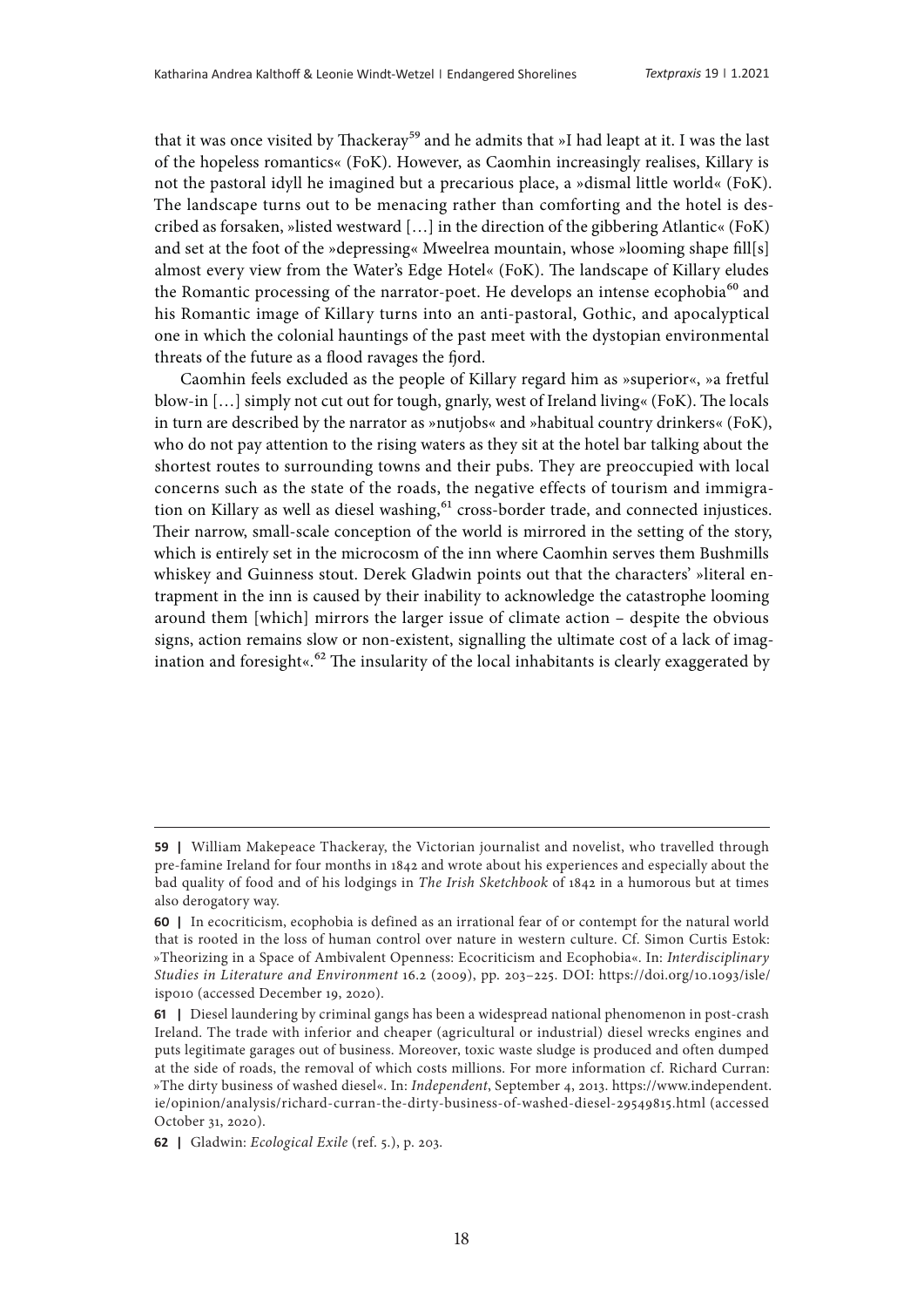Barry through the use of satirical techniques such as reinvigorating the stereotype of the stock Irishman who is sternly set against any form of modernisation, thus evoking 19th-century English travel writing and the topos of the Irish inn.<sup>63</sup> In this fashion, the locals are depicted as blind to the threatening global crisis of climate change with which they are now personally confronted as the waters of the fjord are rising in an incident of torrential rain and their remote hometown is directly threatened by a flood.

In contrast to the narrator, who becomes increasingly worried about the rising waters and the indifference of the others, the locals remain calm, cheerful, and immersed in their game of estimating pub-distances. Barry employs a parodistic voice<sup>64</sup> and the characters as well as the setting are consciously overdrawn for effect. Caomhin describes himself as the only sane person. The locals, according to him are alcoholic, »oversexed« bordering »on the paganistic«, and suffer from »delusions, paranoia, warped fantasies«; his Belarussian summer staff, whom he houses »in the dreary, viewless rooms at the back of the hotel« (FoK) are derogatorily portrayed as lecherous vampires. Central motifs constructed in the story are the colonial mindset of the narrator, who fashions himself as a »charming-innkeeper figure« (FoK) as well as the rural/urban divide, still a prevalent socio-cultural phenomenon in Ireland, which is emphasised, for example, through metafictional commentary and intertextuality. Caomhin, being a ›cultured‹ artist from the city, becomes worried about his own degeneration as instead of writing poetry, he involuntarily becomes »versed  $[\ldots]$  in the strange, illicit practices of the hill country« (FoK). The story here draws upon the sub-genre of folk horror, one of its main characteristics being the urban elitist's fear of regression. At a later point in the story, the narrator quotes from Thackeray's pejorative accounts of visiting »the backwoods of Ireland« with its diet of » raw ducks, raw pease  $\alpha$  and a particular inn: » No pen can describe that establishment, as no English imagination could have conceived it‹«, (FoK) thus implying Irish illiteracy as well as the uncivilised state of rural Ireland more generally. As K.J. James points out, in 19th-century travel writing, the Irish inn was stylised as a central setting to negotiate the cultural estrangement after the Union of Britain and Ireland in 1801. While at that time the stereotype of the English Gentleman, ›Saxon‹ or ›Cockney‹ was set against the  $\times$ Celt $\lt$  or  $\times$ uncivilised $\lt$  rural Irishman,  $^{65}$  in Barry's story the microcosm of the inn emphasises the inner Irish rural/urban divide. Thus, the inn represents a place of social divisions.

Only with the external threat of torrential rain, which befalls Killary, the internal (power) dynamics begin to change. On the night of the flood, the sky turns into »an intense purplish tone that was ominous, close-in, Biblical« (FoK). The superiority of the narrator is inverted as even he is powerless against the higher forces of nature. Caomhin experiences a moment of epiphany and finally adapts the wisdom of the locals, who seem to have

**64** | As mentioned above, the story makes parodic reference to the topos of the Irish inn. In our reading, Barry employs parody to raise awareness to the ongoing division of Irish society.

**65** | Cf. K.J. James: »The Irishness of the Irish Inn« (ref. 63), p. 24.

**<sup>63</sup>** I In 19th century English travel writing, the Irish inn developed as a topos for negotiating the cultural estrangement of England and Ireland after the Union in 1801. English travellers visited Irish inns for cultural interaction with local Irish people and, based on their travel experiences, often wrote derogatory accounts describing their alienation with the simple rural lifestyle of the Irish, recommending the modernisation of travel accommodation in Ireland. A characteristic of writing about the Irish inn at that time was the extensive use of cultural stereotypes, for example, the depiction of the stock Irishman as primitive and firmly set against English attempts at modernisation. Cf. K.J. James: »The Irishness of the Irish Inn: Narratives of Travel Accommodation in Ireland from Union to Home Rule«. In: *Studies in Travel Writing* 17/1 (2013), pp. 22–42.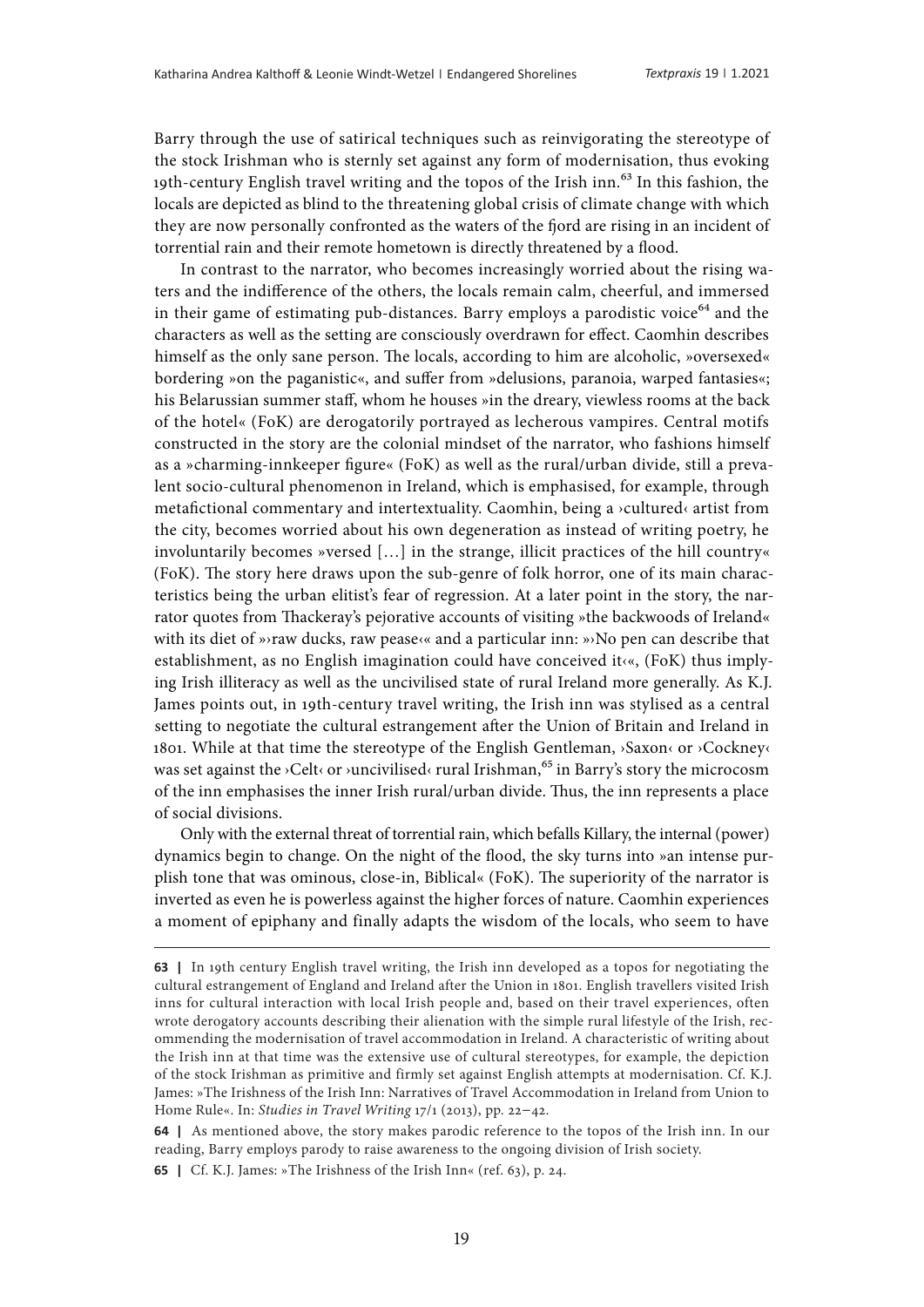resigned to their fate a long time ago. ›Nature‹ increasingly takes over as an otter enters the hotel's kitchen to eat soup, sheep try to save themselves on a boat, a swarm of cormorants flies in formation across the hotel, which is compared to the attack on Dresden, a black-backed gull is starting to feast on its companion, the lights on the far side of the harbour are cut out and the water sweeps over the porch.

As ›nature‹ turns against them and the waters rise, Caomhin accepts his personal loss of agency and the loss of human agency more generally, which the age of the Anthropocene paradoxically has brought about.<sup>66</sup> In this context, genre elements of the Bildungsroman<sup>67</sup> are employed to describe the moment of coming of age, which is necessary to enable such a transformation: »And the view was suddenly clear to me. The world opened out to its grim beyond and I realized that, at forty, one must learn the rigors of acceptance. […] I would accept all that was put in my way, from here on through until I breathed my last« (FoK). The forces of nature have confronted him with his own powerlessness and he is relieved about this realisation: »[t]he gloom of youth had at last lifted« (FoK). The freedom that is achieved by the acceptance of fate is foregrounded here. Caomhin stops worrying about measures to hold back the water and instead leads his guests to the function room on the upper floor and starts a disco.

On the one hand, this ending of the story suggests that solastalgia and the lack of solace it implies, may not only cause grief but, as the example of Caomhin shows, eventually also lead to a state of indifference and maybe even exhilaration triggered by the alleged certainty that global warming is irreversible and the human race no longer has agency anyway. Or, to put it in the words of Camus which opened this article: nostalgia loses its aim once we realise that it is beyond our control to shape the environment we inhabit.<sup>68</sup> However, precisely this surrender of agency invigorates the plot and Caomhin suddenly feels »[e]lectrified« (FoK.). He becomes devoted to fatalism, reconnects with his faith and discovers the power of communality: »There was a conviviality in the bar, the type that is said to come always with threatened disaster« (FoK). Thus, he gives up his urban, colonial, elitist mindset, reaches out to the locals, and embraces his new identity as one of them. In this context, faith, fatalism and communality are foregrounded as Irish national characteristics which are well-tried in the face of disaster. With the waters rising, the symbolism of the inn changes and it transforms into an arch. Caomhin, the locals and the hotel guests from Limerick and Londonderry become companions in fate and overcome their cultural dissonances as well as the paralysis and anachronism associated with the inn. Instead they discover their commonalities and start to dance to »old favorites« that they share: »Abba, the Pretenders, Bryan Adams« (FoK).

Ultimately, the narrator is optimistic about the survival of the hotel and its guests, who have drawn closer together in the cause of the disastrous night: »1648 was a year shy of Cromwell's landing in Ireland, and already the inn at Killary fjord was in business – it would see out this disaster, too« (FoK). This belief in the resistance to external threats of the Irish landscape, Irish inns and Irish people in turn revives his

**<sup>66</sup>** | Paradoxically, due to the effects of man-made climate change, it becomes ever more challenging for humankind to control nature. Cf. e. g. Nicholas C. Kawa: »The irony of the Anthropocene: People dominate a planet beyond our control«, In: *The Conversation*, October 4, 2016. [https://theconversation.com/the-irony-of-the-anthropocene-people-dominate-a-planet](https://theconversation.com/the-irony-of-the-anthropocene-people-dominate-a-planet-beyond-our-control-64948)[beyond-our-control-64948](https://theconversation.com/the-irony-of-the-anthropocene-people-dominate-a-planet-beyond-our-control-64948) (accessed January 25, 2021).

**<sup>67</sup>** I In the context of Irish literature, the Bildungsroman or rather the thwarted Bildungsroman/ Counter-Bildungsroman has a tradition. Genre elements of the (failed) Bildungsroman are frequently employed in Irish and Northern Irish fiction to draw attention to the often complicated search for identity in Ireland. Cf. e. g. Anne Goudsmit: *The Counter-Bildungsroman in Northern Irish Fiction 1965-1996* [Dissertation]. University of Surrey 2013.

**<sup>68 |</sup>**  Cf. Camus qtd. in Albrecht: *Earth Emotions* (ref. 3), p. 34.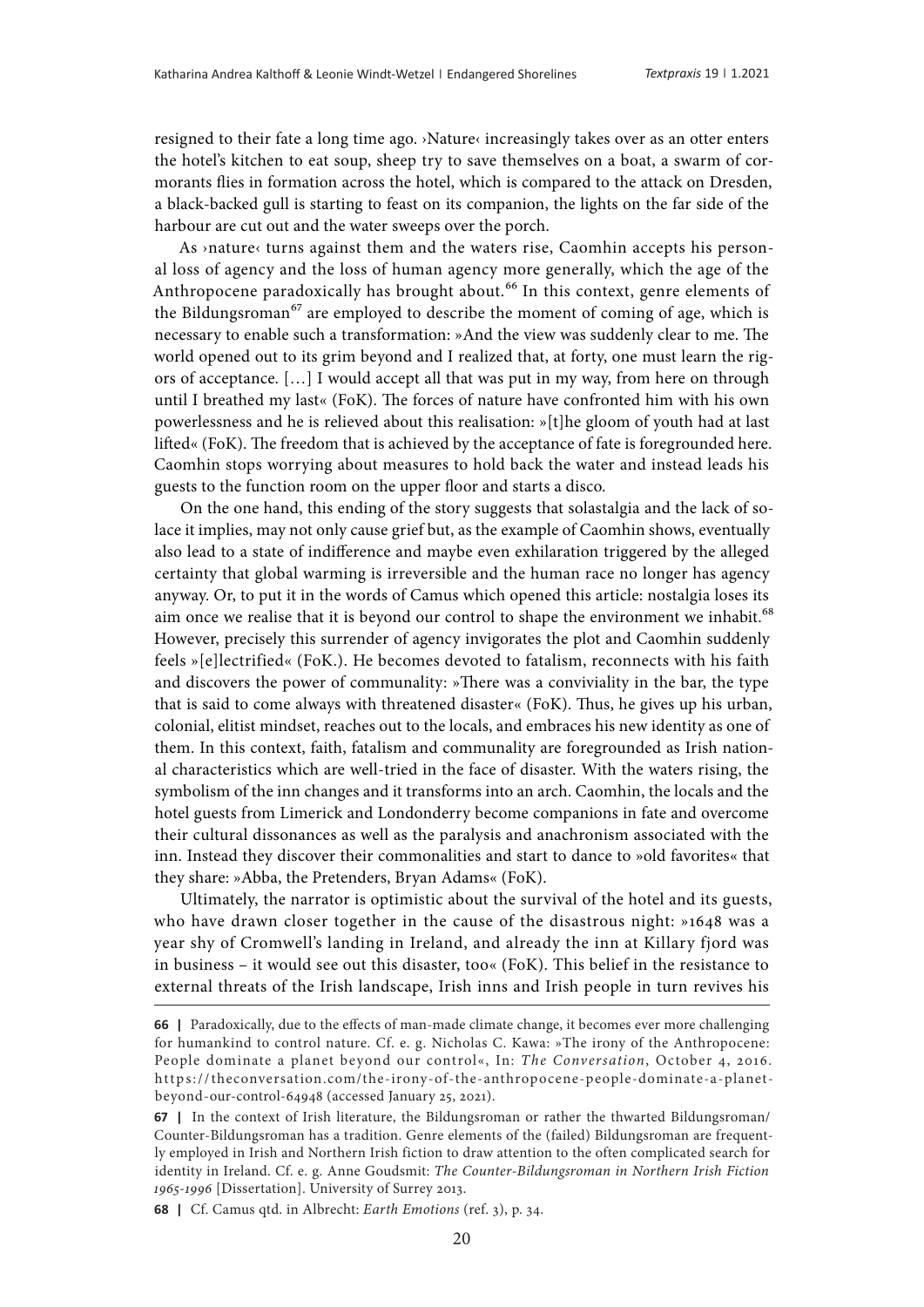poetic inspiration: »Now random phrases and images came at me – the sudden quickfire assaults that signal a new idea – and I knew that they would come in sequence soon enough, their predestined rhythms would assert« (FoK). This meta-poetic statement of »predestined rhythms« underlines the folkloristic mode of the story. Caomhin, the townie, who started out to capture the picturesque landscape of Killary with his pen for selfish reasons, fails. The landscape of Killary strongly defies his attempts of Romantic idealisation. Only after undergoing a transformation, a coming of age, which is allegorically connected to a reconciliation of the rural and the urban population, his writer's block resolves and he feels inspired, not by the beauty of Killary but by its alleged imperishability. This folkloristic and self-reflexive ending has the effect of foregrounding the affective capacities or the agency of literature in the Irish cultural imagination and its role in the preservation of Irish place. While the story thus emphasises a strong and shared sense of local place and a reconciled society as a prerequisite for confronting the global challenge of climate change, its satirical emphasis of Irish stoicism in the face of climate change also has an unsettling effect.

## *3.2 »Children's Children« (2016): Gaining and Losing Territory – The Reunion of Ireland in Times of Global Warming*

»If we both move north, we'll upset the balance and tip the island into the sea,« he explained, holding her little hand coldly across the border. (CC 190)

Like »Fjord of Killary«, »Children's Children«<sup>69</sup> is set in a microcosmic story world which emphasises the characters' local-scale thinking and psychological entrapment. The story takes place on a small fictional island which is geographically and ideologically divided: »The rock marked the exact midpoint of the island, seven foresty miles from the northern shore and a similar, open-fielded seven from the opposite coastline. […] On the island you were north or you were south, or you left for the mainland« (CC 186). Although the islanders are all »formed from the same sandy soil« (CC 186) and cannot go »so much as a single day without encountering the ocean« (CC 184), speak the same language and are »consistent as common spades, on either side of the border« (CC 186), they have strong reservations against the inhabitants of the respective other side. They grow up with an ideological mindset, which prejudices them against the looks and habits of the other.

Every year the island loses »twenty stones of weight« as »one by one, and occasionally in couples« (CC 185) young people leave the island for the mainland. The story here takes up on the real-life situation of mass emigration of young people from Ireland. In the story, only two young people remain on the island, a young woman from the south and a young man from the north. The young protagonists are destined to save the divided island from extinction: »They were leftover children, set aside for such a time as this. Tomorrow they would be married for the good of the island, both northern and southern sides. […] The arrangement was a simple mathematical equation; if more people were not soonly made, there would be no one left to keep the island afloat« (CC 184-185).

**<sup>69 |</sup>**  Jan Carson: »Children's Children« [2015]. In: Jan Carson: *Children's Children*. Dublin 2016, pp. 184–190. All quotes from the story will be referenced within the text and the title abbreviated to 'CC'.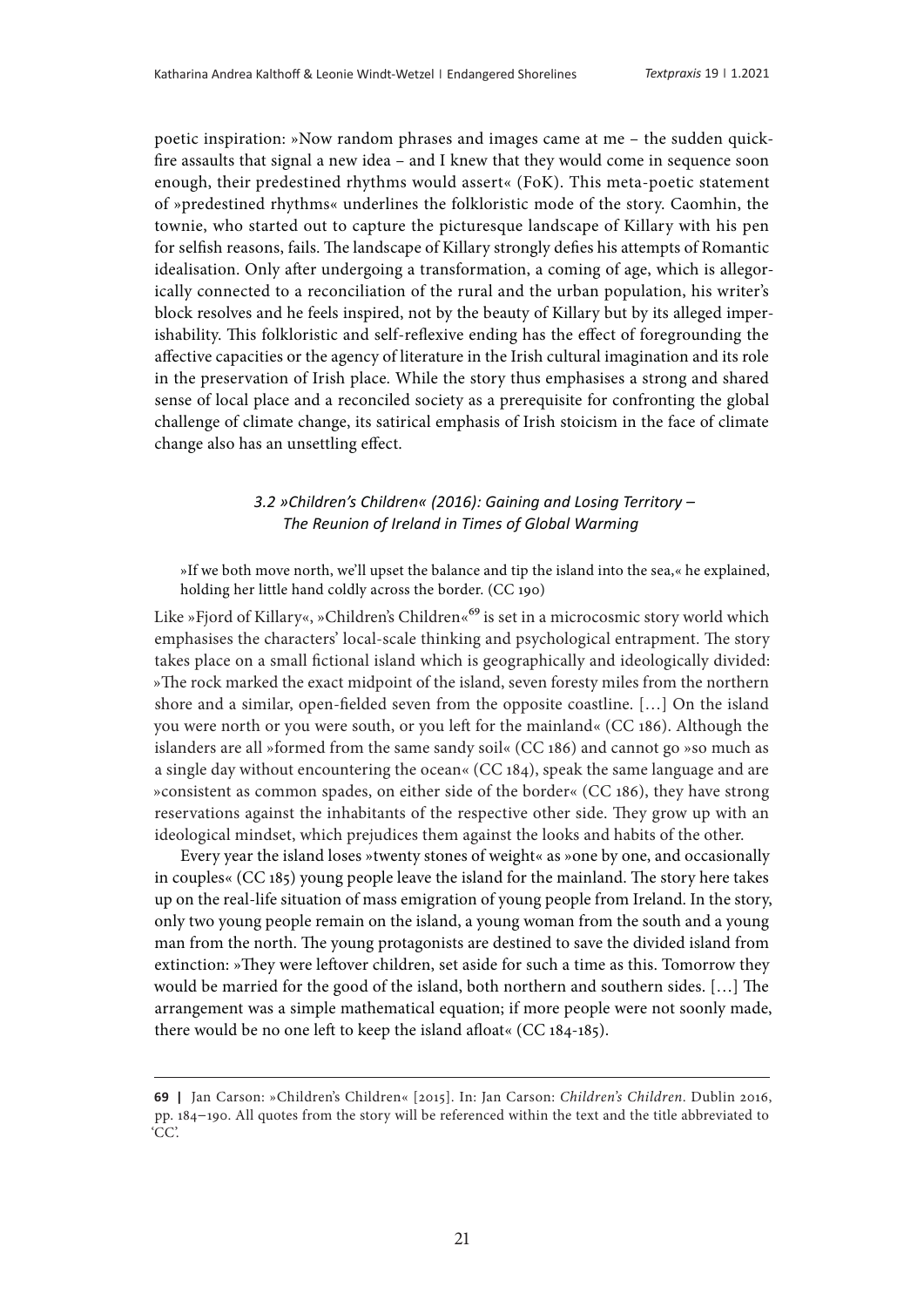The imagery and tone used in the story, similar to »Fjord of Killary«, is strongly folkloristic, magical and ironic, as for example when the lifestyle of the islanders is described: »They knew nothing more than the placid seasons of their parents and grandparents: up with the sun, down with the cows, and television for all those needs which could not be grown, or hauled – sleek gilled and flappering – from the sea« (CC 184). The language, however, is precise and matter-of-factly, for example, when the narrator describes the island's curious gain of land mass: »the island's tideline had receded by three centimetres in the last decade. This extra pinch of pebbly sand was widely attributed to global warming« (CC 185) or names historical events like »the Battle of Hastings« or »Holocaust« (CC 188). The magical tone of the fable-like narrative is thus interrupted, and the effect is that reality settles in. Formal elements, especially the interplay of the folkloristic and the factual, regulate the meaning of the story. Through the precise language, the reader's attention is drawn to the factual matters that present the matrix and occasion for the story. The narrative mode, which combines elements of magical realism and fable, consciously addresses the reader's genre knowledge. In this way, the story presents itself as a narrative dealing with the fate of the nation (magical realism) as well as a moral lesson (fable).

The ideology of north and south dominates the spatial imagination of the people on the island to such an extent that they are more concerned with the preservation of this binarism than with their mutual territory as such: »Once, in the 1970s, a half mile of the east coast had unhooked itself and floated off to Lanzarote or some such sunny place. No one had noticed or particularly cared, for the peripheral directions had remained unimportant so long as north had stayed north and south had continued to dominate the southern extremities« (CC 186). As this tragic-ironic passage makes clear, the inhabitants of the island remain indifferent towards geological processes like erosion as long as ideological divisions are not resolved.

As the number of inhabitants diminishes, due to emigration, the geological state of the island and its ideological divide become interrelated. Carson interweaves the problems connected to the division and demographic change on the island with the terminology of geological extinction. The island is described in terms of a fragile ecosystem whose balance can easily be disturbed: »They could not settle upon a side, for the land changed shape the moment you crossed the border.  $[...]$  >If we both move north, we'll upset the balance and tip the island into the sea<, he explained, holding her little hand coldly across the border.  $[\ldots]$  >The weight of us combined could ruin everything  $\langle$  (CC 190). The protagonists' concern about the balance of the island implies that the current real-life political state of Ireland is in fact dependent on its division as the socio-economic consequences of a reunion are complex. The Anthropocene, as Carson points out in her story, is not only characterised by man-made geological threats, but also by the man-made disintegration of countries due to ideologies. The collapse of the island as a liveable territory might be brought about by social imbalances and the forces of hatred and prejudices long before its geological extinction. In this context, irony is used. A reversed erosion is taking place in the story, which emphasises the self-centredness and shortsightedness of the remaining islanders on both sides, who are joined in their territorial pride without realising the destructive potential of their mutual hatred: »The islanders rested easy, convinced that they, and they alone, were riding high while the rest of the world sunk on the whim of a polar icecap« (CC 185). What they do not realise, however, is that as the tideline recedes and the island grows, there are no people left to inhabit it.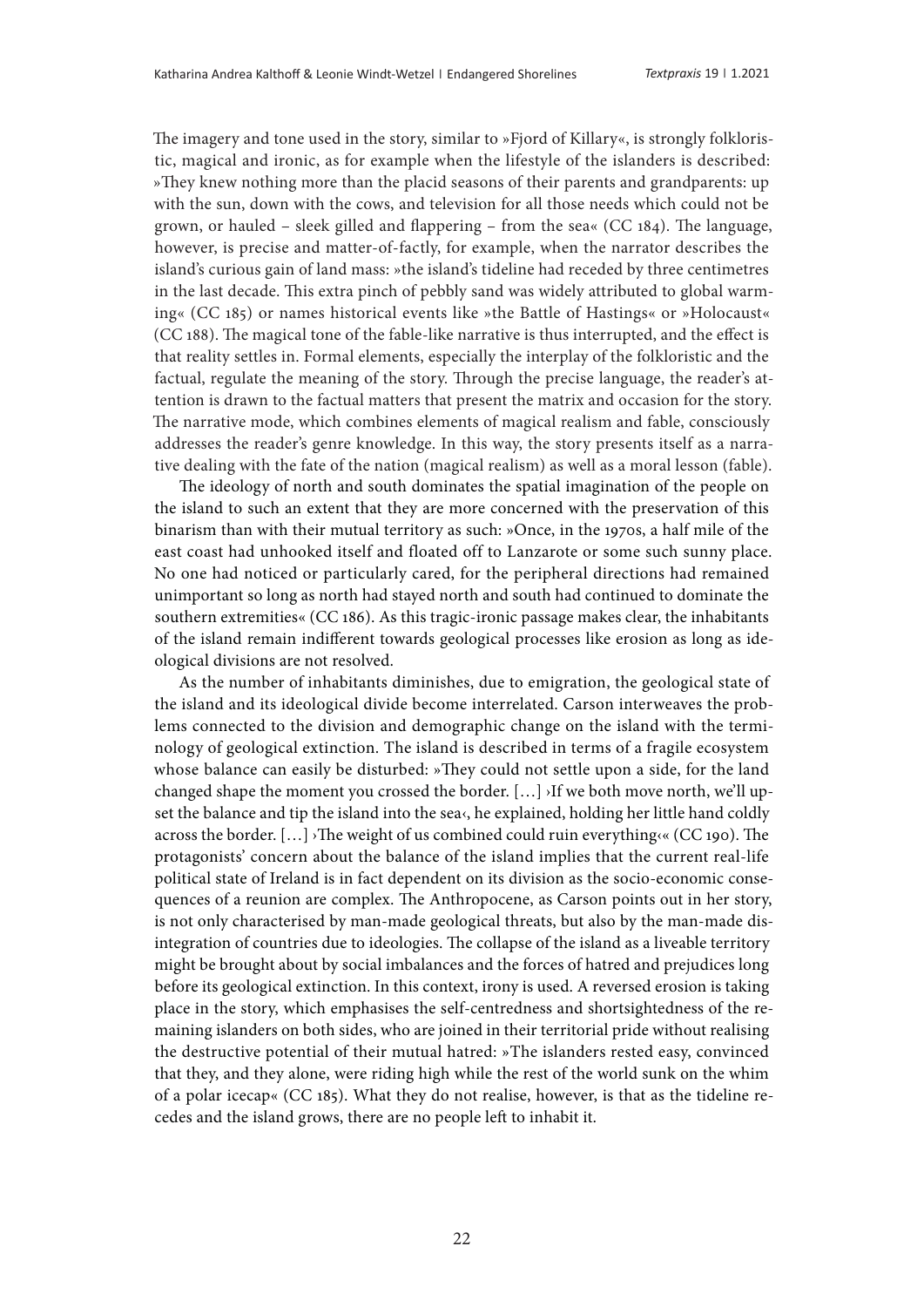Like »Fjord of Killary«, Carson's story also engages with the theme of coming of age. »Children's Children« is about the island's state of liminality which is characterised by an ideological and nostalgic worldview and the simultaneous realisation that there is no future in clinging to the past. The young protagonists, who represent a new generation of Irish and Northern Irish people, come to understand that they have to grow up, overcome the past, take over responsibility and find a common telos for their country's future. They realise that present threats like mass emigration, demographic change, Brexit, and, of course, the effects of climate change which threatens their shared territory, afford island-wide solidarity.

The story revolves around the opportunity of overcoming binaries, for example through the use of irony, and, at the very end, sets up a scenario for a third option in the form of shared space, a united island on which it is possible to be neither north nor south but live a balanced existence in the geographic and political middle. This thought experiment is left open however as the protagonists still have to make up their mind about whether they love the island enough »to be neither north nor south« (CC 190) and whether the island is ready for the »brave new direction« (CC 190) of union with all its unforeseeable consequences.

The question that lies at the heart of both, Barry's and Carson's stories is whether a global ecological crisis can be dealt with when people are already prostrated by local and national crises. In order to face global challenges, inner conflict on the island needs to be resolved. Both stories quite dramatically point out that an arrestment in the past paralyses the characters and to a certain extent prevents them from becoming aware of the pressing concern of global warming. In this context, the stories foreground an irony of the Anthropocene: Centuries-old territorial conflicts may become futile once the embattled landmass is seriously threatened by ecological collapse.<sup>70</sup> The characters are preoccupied with historical trauma and resolving continuing socio-spatial divisions. However, the priority of these concerns is challenged in the light of the newly emerging existential threats of erosion, floods, and climate collapse. The threat of global warming is described with a (post)colonial vocabulary and thus embedded in the historical experience of losing territory and of the brutal alteration of home place. There is the strong suggestion in both Barry and Carson that it can only be faced in an island-wide collective effort that leaves the past behind. The fable-like narratives can thus be interpreted as moral lessons, or, as Malcolm Sen has pointed out, »the effect and affect of narrative […] help[s] us envision liveable futures«.<sup>71</sup> He argues the case for a more intense engagement with environmental concerns in Irish literature by asking »How do we historicize

**<sup>70</sup>** | The futility of existing or historical conflicts in the face of imminent ecological collapse, of course, presents only a limited perspective. As human geographers estimate, the Anthropocene will bring about new territorial conflicts due to decreasing resources and climate-induced migration. Cf. e. g. Eva Lövbrand et al.: »The Anthropocene and the geo-political imagination: Re-writing Earth as political space«. In: *Earth System Governance* 4 (2020), pp. 1–8, here p. 2.

**<sup>71 |</sup>**  Malcolm Sen in »Introduction: Irish Studies and the Environmental Humanities«. In: Malcolm Sen: *UCDscholarcast*, Series 11 Irish Studies and the Environmental Humanities (Winter 2014 / Spring 2016), n.p.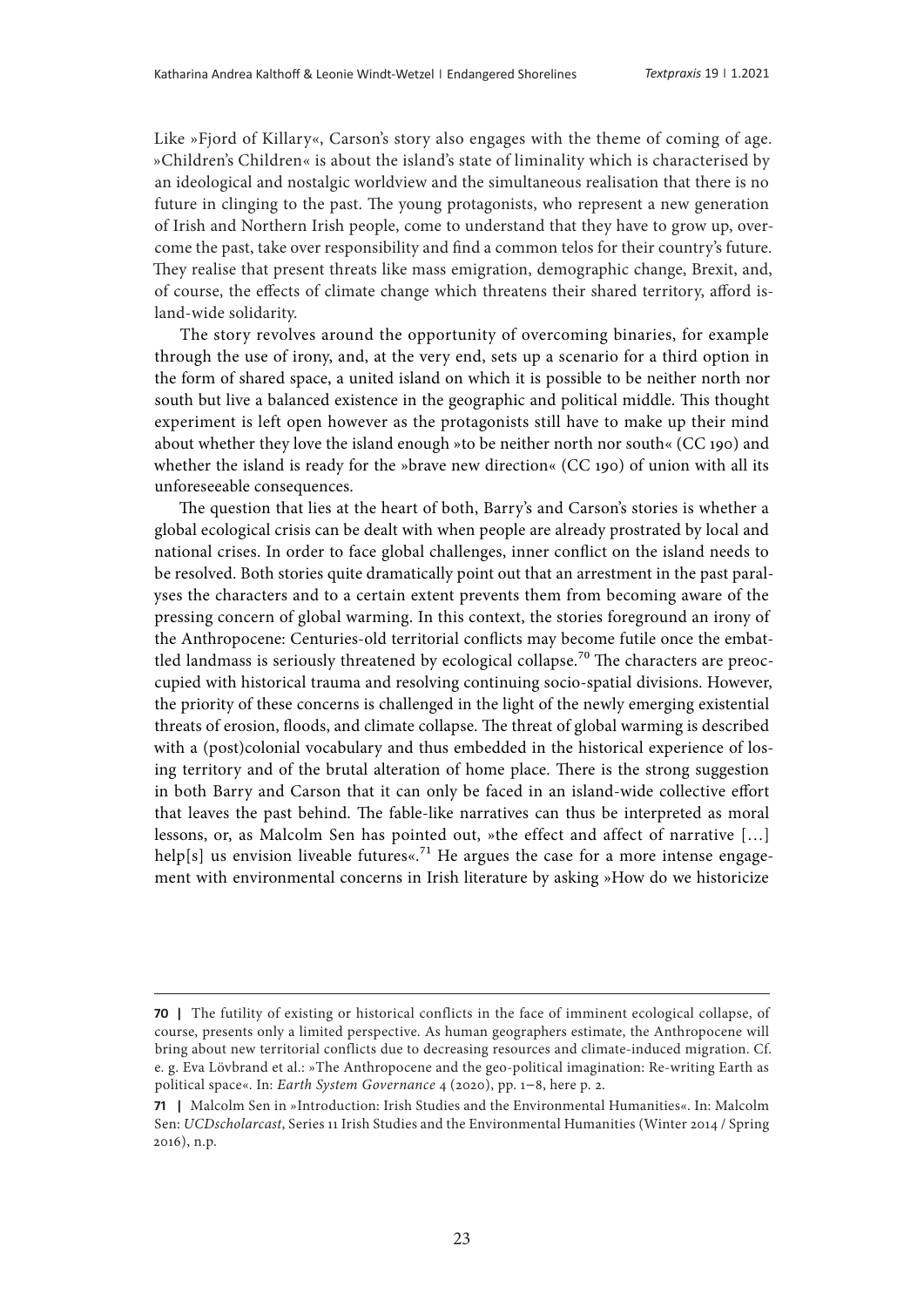lost futures?«, thereby pointing to the futility of purely retrospective readings of Irish place in a time in which humanity depends on »conceptions of narrative […] inflected [...] with transnational, long term, futurisms«.<sup>72</sup> While the hauntings of the past will remain central in Irish conceptions of place, the ecological threats of the future and the global perspective it affords to confront them, start to feature more prominently in Irish literature and Irish studies as well. Although Barry and Carson both ground their stories on the nostalgic and localised attachment to place prevalent in Irish culture, in the course of the stories it transpires that in order to preserve their sense of place, characters need to broaden their spatial imagination and confront present and future threats to their home environment.

## 4. Conclusion: The Affect of Absent Solastalgia

The aim of this article was to gain a more profound understanding for the ways in which solastalgia is narrated in recent English, Irish, and Northern Irish short fiction. In the selected short stories, endangered shorelines, as the countries' joint geological reality, are semanticised differently. While in the English stories, the accelerating hazards to the coast are translated into the language of empire loss and metaphors of revenge, Irish and Northern Irish stories resonate a familiarity with territorial threat. However, the fascination with the attack by oil rigs, the Irish Lady, and the sea itself as symbols of territorial exploitation as well as the foregrounded Irish and Northern Irish characteristic of serenity in the face of disaster also display a lacking sense of urgency; a commonality in all of the short stories. A limiting sense of nationalism or cultural hubris (»The Headland of Black Rock« and »Fjord of Killary«), a preoccupation with internal division and national trauma (»Children's Children«), or an inability to question and adjust the status quo (»Covehithe«) establish a culture of inaction that is obstructive to the development of a national, let alone, a global perspective.

In the context of the analyses, solastalgia has served as an illuminating parameter revealing the dynamics between agency and affect. However, the short stories do not create affect by emphasising the presence of solastalgia, but by narrating its *absence*. This lack of emotional involvement leads to paralysis on the part of the characters: feelings of nostalgia do not lead to environmental awareness and solastalgia does not develop into a shared and unifying emotion. The short stories' critique of inaction becomes particularly strong through a negative play with established genre conventions and aesthetics, for example by questioning the cathartic effect typically associated with folklore and the *Bildungsroman* or through the explicit negation of Gothic affect. Anxiety is thereby relocated into the realm of the reader who is confronted with the characters' unsettling indifference to catastrophe and acceptance of the loss of human agency. All of the analysed short stories employ the anthropocentric paradox and take it even further by displaying environmental inaction as yet another ›leap in logic‹.

**<sup>72</sup>** | Sen: »Irish Studies at a time« (ref. 52), n.p.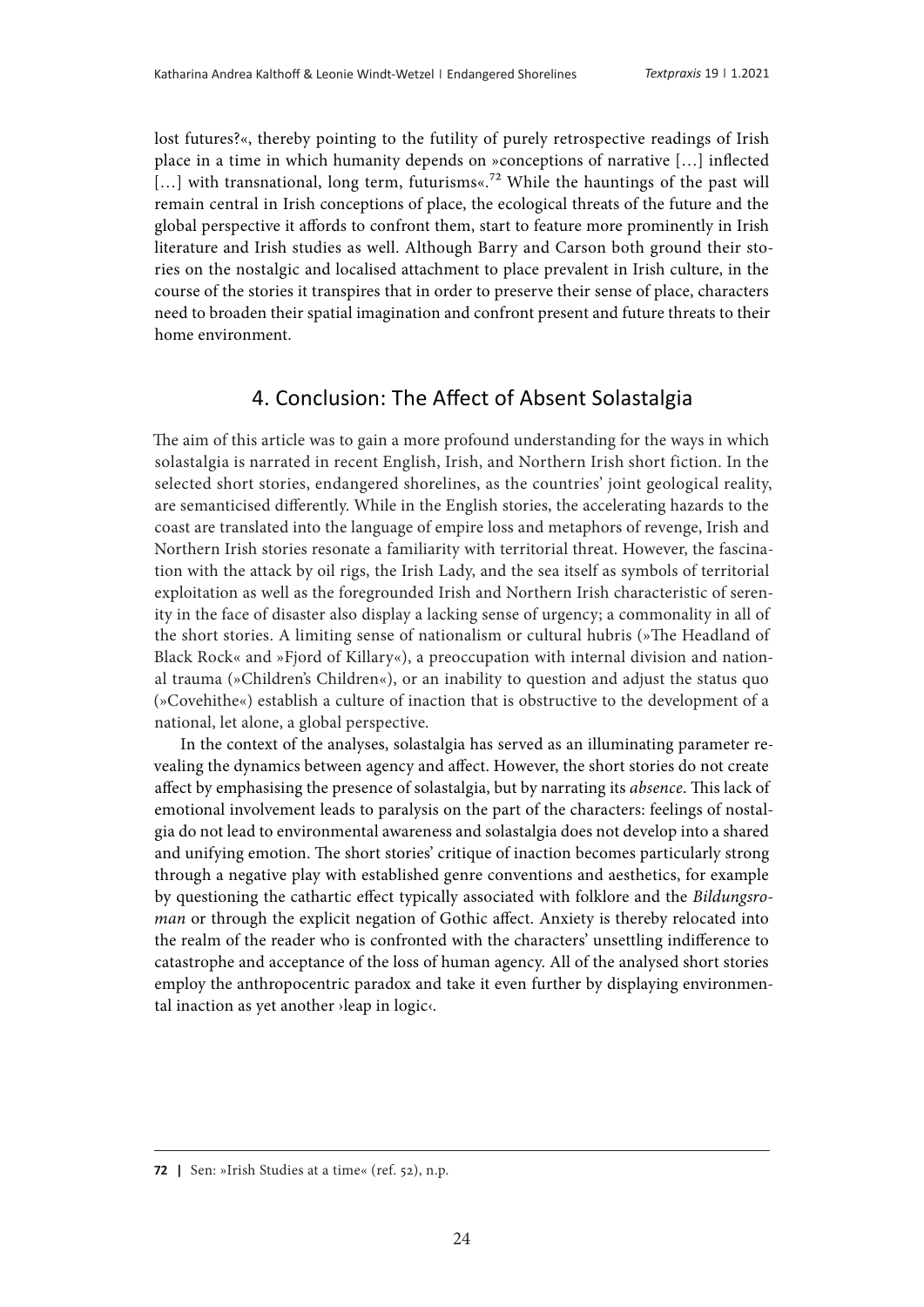# Bibliography

Agência Nacional do Petróleo: »Analysis of the Accident with the Platform P-36«, July 2001. [http://www.anp.gov.br/images/](http://www.anp.gov.br/images/EXPLORACAO_E_PRODUCAO_DE_OLEO_E_GAS/Seguranca_Operacional/Relat_incidentes/Analysis_of_the_Accident_with_the_Platform_P-36.pdf) [EXPLORACAO\\_E\\_PRODUCAO\\_DE\\_](http://www.anp.gov.br/images/EXPLORACAO_E_PRODUCAO_DE_OLEO_E_GAS/Seguranca_Operacional/Relat_incidentes/Analysis_of_the_Accident_with_the_Platform_P-36.pdf) [OLEO\\_E\\_GAS/Seguranca\\_Operacional/](http://www.anp.gov.br/images/EXPLORACAO_E_PRODUCAO_DE_OLEO_E_GAS/Seguranca_Operacional/Relat_incidentes/Analysis_of_the_Accident_with_the_Platform_P-36.pdf) [Relat\\_incidentes/Analysis\\_of\\_the\\_Acci](http://www.anp.gov.br/images/EXPLORACAO_E_PRODUCAO_DE_OLEO_E_GAS/Seguranca_Operacional/Relat_incidentes/Analysis_of_the_Accident_with_the_Platform_P-36.pdf)[dent\\_with\\_the\\_Platform\\_P-36.pdf](http://www.anp.gov.br/images/EXPLORACAO_E_PRODUCAO_DE_OLEO_E_GAS/Seguranca_Operacional/Relat_incidentes/Analysis_of_the_Accident_with_the_Platform_P-36.pdf) (accessed October 31, 2020).

Albrecht, Glenn: *Earth Emotions: New Words for a New World*. Ithaca / London 2019.

Banville, John: *The Sea*. London 2005.

Barry, Kevin: »Fjord of Killary«. In: *The New Yorker*, January 25, 2010. [https://www.](https://www.newyorker.com/magazine/2010/02/01/fjord-of-killary) [newyorker.com/magazine/2010/02/01/fjord-of](https://www.newyorker.com/magazine/2010/02/01/fjord-of-killary)[killary](https://www.newyorker.com/magazine/2010/02/01/fjord-of-killary) (accessed October 25, 2020).

Barry, Kevin: *City of Bohane*. London 2011.

- Barry, Kevin: *Dark Lies the Island*. London 2013 [2012].
- BBC: »Plans for the future of Suffolk's coastline approved«, November 1, 2011. [https://www.bbc.](https://www.bbc.com/news/uk-england-suffolk-15543541) [com/news/uk-england-suffolk-15543541](https://www.bbc.com/news/uk-england-suffolk-15543541) (accessed October 30, 2020).
- BBC: »Sinn Féin leader: ›Brexit is a Tory-conceived vanity‹«, June 15, 2018. [https://www.bbc.com/](https://www.bbc.com/news/av/world-europe-44500778) [news/av/world-europe-44500778](https://www.bbc.com/news/av/world-europe-44500778) (accessed October 31, 2020).
- Camus, Albert: *The Rebel*. Translated by Anthony Bower. London 1973.
- Carson, Jan: »Children's Children« [2015]. In: Jan Carson: *Children's Children*. Dublin 2016, pp. 184–190.

*Climatechangepost.com*, [https://www.](https://www.climatechangepost.com/ireland/coastal-erosion/) [climatechangepost.com/ireland/coastal](https://www.climatechangepost.com/ireland/coastal-erosion/)[erosion/](https://www.climatechangepost.com/ireland/coastal-erosion/) (accessed July 28, 2020).

Crutzen, Paul J. a. Eugene Stoermer: »The Anthropocene«. In: *Global Change Newsletter* 41 (2000), pp. 17–18.

- Curran, Richard: »The dirty business of washed diesel«. In: *Independent*, September 4, 2013. [https://www.independent.ie/opinion/analysis/](https://www.independent.ie/opinion/analysis/richard-curran-the-dirty-business-of-washed-diesel-29549815.html) [richard-curran-the-dirty-business-of-washed](https://www.independent.ie/opinion/analysis/richard-curran-the-dirty-business-of-washed-diesel-29549815.html)[diesel-29549815.html](https://www.independent.ie/opinion/analysis/richard-curran-the-dirty-business-of-washed-diesel-29549815.html) (accessed October 31, 2020).
- CURTIS ESTOK, Simon: »Theorizing in a Space of Ambivalent Openness: Ecocriticism and Ecophobia«. In: *Interdisciplinary Studies in Literature and Environment*, 16.2 (2009), pp. 203–225. DOI: [https://doi.org/10.1093/isle/](https://doi.org/10.1093/isle/isp010) [isp010](https://doi.org/10.1093/isle/isp010) (accessed December 19, 2020).
- de Brún, Méabh: »Liminal Bus Café«. In: *The Stinging Fly* 37.2 (2017), n.p.
- Dürbeck, Gabriele a. Philip Hüpkes (eds.): *The Anthropocenic Turn: The Interplay Between Disciplinary and Interdisciplinary Responses to a New Age*. London / New York 2020.
- Environment Agency: »National Coastal Erosion Risk Mapping«. [https://environment.](https://environment.maps.arcgis.com/apps/webappviewer/index.html?id=9cef4a084bbb4954b970cd35b099d94c) [maps.arcgis.com/apps/webappviewer/index.](https://environment.maps.arcgis.com/apps/webappviewer/index.html?id=9cef4a084bbb4954b970cd35b099d94c) [html?id=9cef4a084bbb4954b970cd35b099d94c](https://environment.maps.arcgis.com/apps/webappviewer/index.html?id=9cef4a084bbb4954b970cd35b099d94c) (accessed October 30, 2020).
- Finan, Shane: »A Different Kind of Grief: Learning to Love Our Networks in a Time of Disconnection«, June 12, 2020. [https://](https://networkcultures.org/longform/2020/06/12/a-different-kind-of-grief-learning-to-love-our-networks-in-a-time-of-disconnection) [networkcultures.org/longform/2020/06/12/a](https://networkcultures.org/longform/2020/06/12/a-different-kind-of-grief-learning-to-love-our-networks-in-a-time-of-disconnection)[different-kind-of-grief-learning-to-love](https://networkcultures.org/longform/2020/06/12/a-different-kind-of-grief-learning-to-love-our-networks-in-a-time-of-disconnection)[our-networks-in-a-time-of-disconnection](https://networkcultures.org/longform/2020/06/12/a-different-kind-of-grief-learning-to-love-our-networks-in-a-time-of-disconnection)  (accessed October 25, 2020).
- Frawley, Oona: *Irish Pastoral Nostalgia and Twentieth-Century Irish Literature*. Dublin 2005.

Frenzel, Sonja a. Birgit Neumann: »Introduction: Environments in Anglophone Literatures«. In: Sonja Frenzel a. Birgit Neumann (eds.): *Ecocriticism: Environments in Anglophone Literatures*. Heidelberg 2017, pp. 9–32.

- Gladwin, Derek: *Ecological Exile: Spatial Injustice and Environmental Humanities*. London 2017.
- GOUDSMIT, Anne: The Counter-Bildungsroman in *Northern Irish Fiction 1965-1996* [Dissertation]. University of Surrey 2013.
- HARDY, Sarah. »A Poetics of Immediacy: Oral Narrative and the Short Story«. In: *Style* 27.3 (1993), Special Issue: *The Short Story: Theory and Practice*, pp. 352–368.
- Heise, Ursula: »Comparative Ecocriticism in the Anthropocene«. In: *Komparatistik: Jahrbuch der Deutschen Gesellschaft für Allgemeine und Vergleichende Literaturwissenschaft* 25 (2013), pp. 19–30.
- Heise, Ursula: »Afterword: Postcolonial Ecocriticism and the Question of Literature«. In: Bonnie Roos a. Alex Hunt (eds.): *Postcolonial Green: Environmental Politics and World Narratives*. Virginia 2010, pp. 251–258.
- Heise, Ursula: *Sense of Place and Sense of Planet*: *The Environmental Imagination of the Global*. Oxford / New York 2008.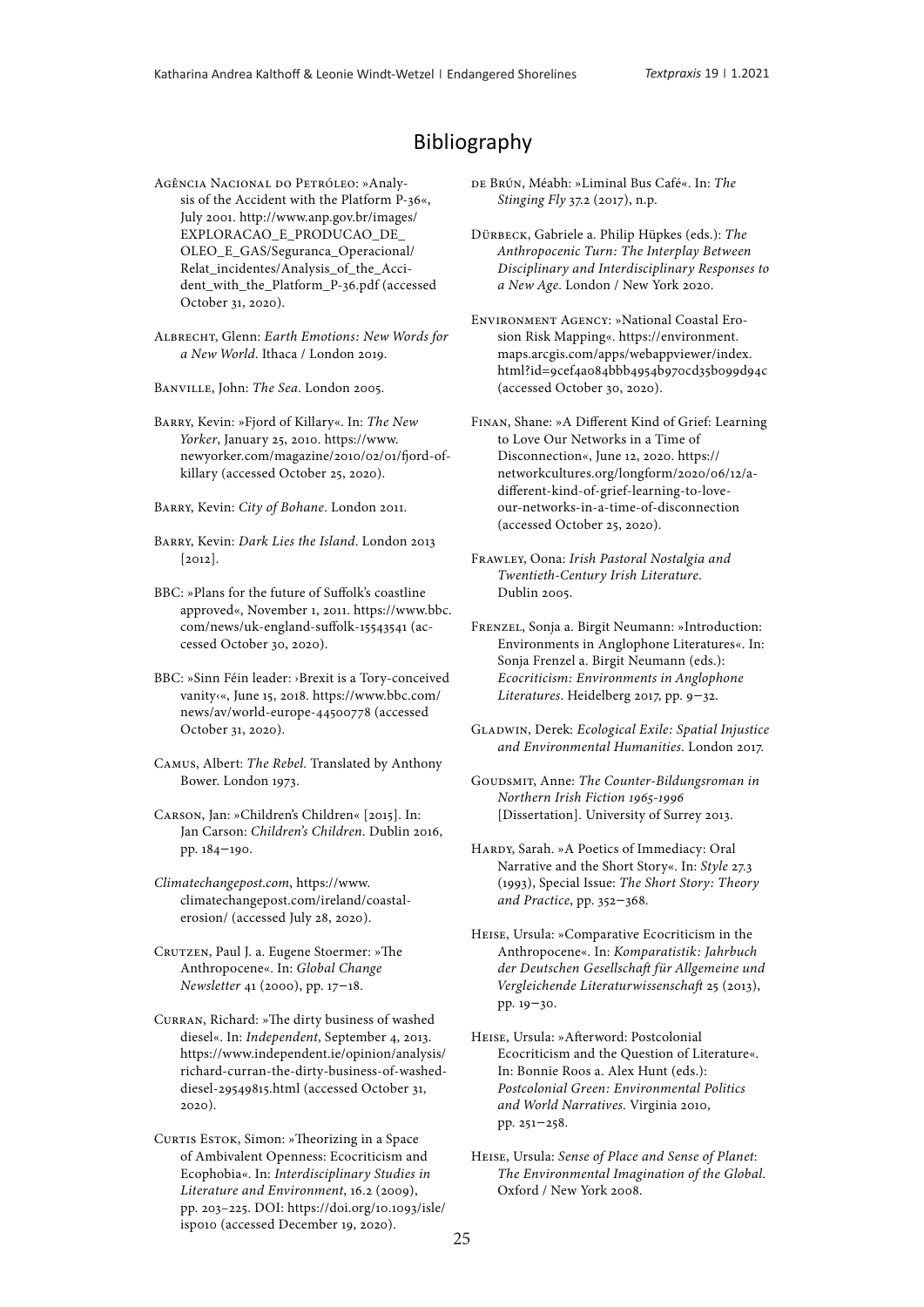Hughes, William a. Ruth Heholt (eds.): *Gothic Britain: Dark Places in the Provinces and Margins of the British Isles*. Cardiff 2018.

James, Erin: *The Storyworld Accord: Econarratology and Postcolonial Narratives*. Lincoln 2015.

James, Erin a. Eric Morel: »Notes Toward New Econarratologies«. In: Erin James a. Eric Morel (eds.): *Environment and Narrative: New Directions in Econarratology*. Ohio 2020, pp. 1–24.

James, K.J. »The Irishness of the Irish Inn: Narratives of Travel Accommodation in Ireland from Union to Home Rule«. In: *Studies in Travel Writing* 17/1 (2013), pp. 22–42.

Kawa, Nicholas C.: »The irony of the Anthropocene: People dominate a planet beyond our control«, October 4, 2016. https:// theconversation.com/the-irony-of-theanthropocene-people-dominate-a-planet-beyond-our-control-64948 (accessed January 25, 2021).

Kluwick, Ursula a. Virginia Richter: »Introduction: 'Twixt Land and Sea: Approaches to Littoral Studieberlis«. In: Ursula Kluwick a. Virginia Richter (eds.): *The Beach in Anglophone Literatures and Cultures*. London 2015, pp. 1–36.

Kögler, Caroline, Pavan Kumar Malreddy, a. Marlena Tronicke: »The colonial remains of Brexit: Empire nostalgia and narcissistic nationalism«. In: *Journal of Postcolonial Writing* 56 (2020), Special Issue: *Writing Brexit: Colonial Remains*, pp. 585–592. DOI: [doi.org/10.1080/17449855.2020.1818440](http://doi.org/10.1080/17449855.2020.1818440) (accessed January 8, 2021).

Kumar, Krishan: *The Making of English National Identity*. Cambridge 2003.

LITTLEWOOD, Alison: »The Headland of Black Rock«. In: Dan Coxon (ed.): *This Dreaming Isle.* London 2018, pp. 257–275.

Lohafer, Susan: »Short Story«. In: David Herman, Manfred Jahn, a. Marie-Laure Ryan (eds.): *Routledge Encyclopedia of Narrative Theory*. London 2005, pp. 528–530.

Lövbrand, Eva et al.: »The Anthropocene and the geo-political imagination: Re-writing Earth as political space«. In *Earth System Governance* 4  $(2020)$ , pp.  $1-8$ .

Lubkowitz, Anneke: *Haunted Spaces in Twenty-First Century British Nature Writing*. Berlin / Boston 2020.

MADDEN, Deirdre: One by One in the Darkness. London 1996.

Masselink, Gerd. et al.: »Impacts of climate change on coastal geomorphology and coastal erosion relevant to the coastal and marine environment around the UK«. In: *MCCIP Science Review*, January 15, 2020, pp. 158–189. [http://www.mccip.org.uk/media/2011/08\\_](http://www.mccip.org.uk/media/2011/08_coastal_geomorphology_2020.pdf) [coastal\\_geomorphology\\_2020.pdf](http://www.mccip.org.uk/media/2011/08_coastal_geomorphology_2020.pdf) (accessed October 30, 2020).

Miéville, China: »Covehithe«. In: China Miévielle: *Three Moments of an Explosion – Stories*. New York 2015, pp. 337–351.

Morrison, Blake: »Covehithe«. In: *The Guardian*, January 31, 2015. [https://www.theguardian.](https://www.theguardian.com/books/2015/jan/31/saturday-poem-covehithe-by-blake-morrison) [com/books/2015/jan/31/saturday-poem](https://www.theguardian.com/books/2015/jan/31/saturday-poem-covehithe-by-blake-morrison)[covehithe-by-blake-morrison](https://www.theguardian.com/books/2015/jan/31/saturday-poem-covehithe-by-blake-morrison)  (accessed October 25, 2020).

O'Connor, Joseph: »The Breakers«. In: *The Stinging Fly* 37.2 (2017), n.p.

PATTERSON, Glenn: The Mill for Grinding Old *People Young*. London 2012.

Sen, Malcolm: »Introduction: Irish Studies and the Environmental Humanities«. In: Malcolm Sen: *UCDscholarcas*t, Series 11 (Winter 2014 / Spring 2016), n.p.

Sen, Malcolm: »Irish Studies at a Time of Climate Change and Sovereignty Loss«. In: Malcolm Sen: *UCDscholarcast*, Series 11 (Winter 2014 / Spring 2016), n.p.

Soja, Edward: *Thirdspace: Journeys to Los Angeles and Other Real-and-Imagined Places*. Oxford 2017 [1996].

Stephens, Philip: »Britain is being held hostage to Theresa May's Brexit vanity«, February 14, 2019. [https://www.ft.com/content/7a7782c8-](https://www.ft.com/content/7a7782c8-2f8f-11e9-ba00-0251022932c8) [2f8f-11e9-ba00-0251022932c8](https://www.ft.com/content/7a7782c8-2f8f-11e9-ba00-0251022932c8) (accessed October 31, 2020).

Thackeray, William Makepeace: *The Irish Sketchbook* [1842]. Cheltenham 2005.

*Thetouristtrail.org*, [https://www.thetouristtrail.org/](https://www.thetouristtrail.org/guides/suffolk-guides/covehithe/) [guides/suffolk-guides/covehithe/](https://www.thetouristtrail.org/guides/suffolk-guides/covehithe/)  (accessed October 31, 2020).